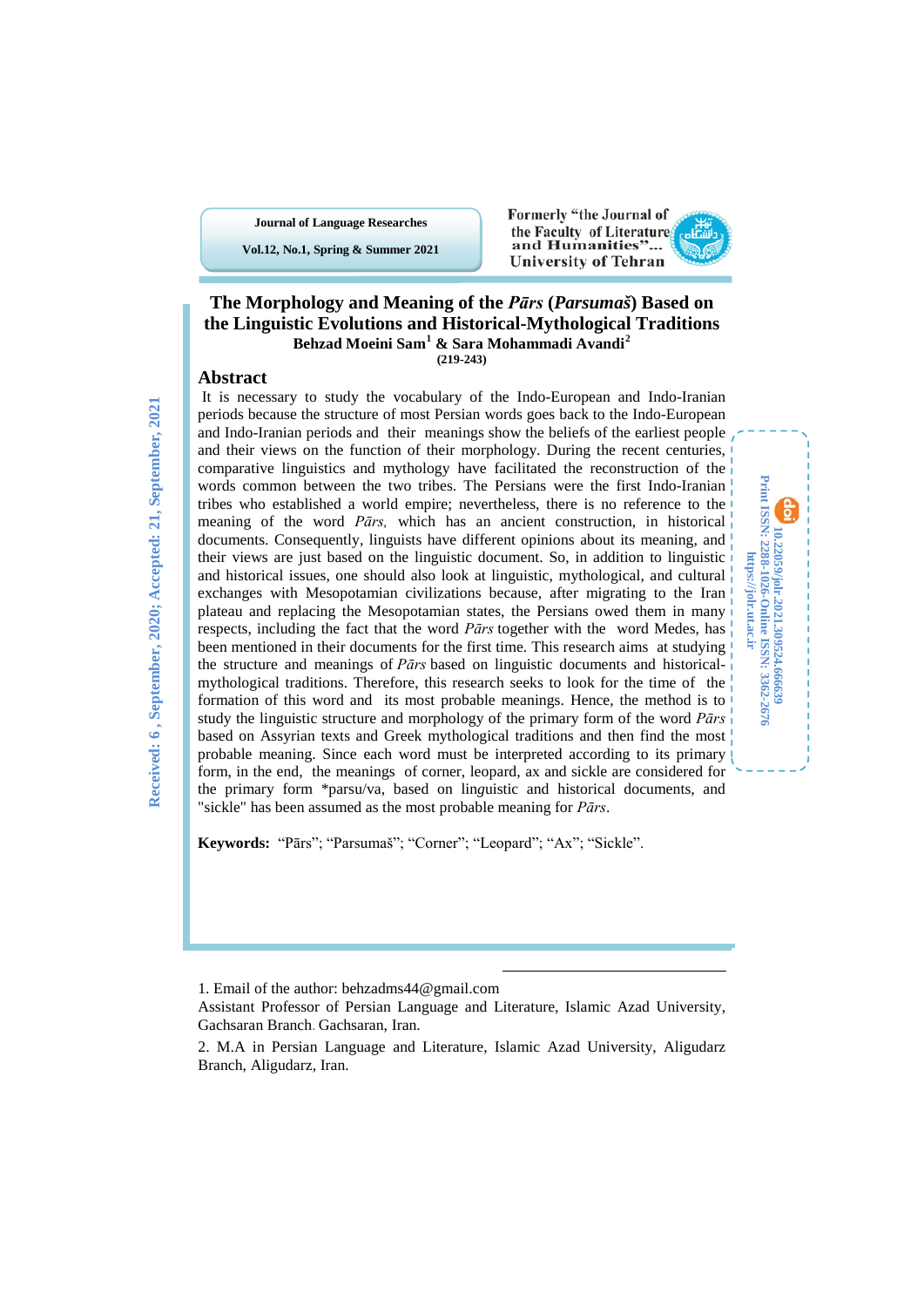**The Morphology and Meaning of the Pārs (Parsumaš) Based on the Linguistic Evolutions and //220**

#### **1: Introduction**

Since the western Iranians were close neighbors of the Mesopotamian civilizations, there is certain historical information about the Persians and the Medes in their texts. The Assyrian inscriptions are the first documents that point out the kings of the central Zagros under the title of *Paršuwaš šarrāni* or the kings of Persia at 835 BC and the Medes at 744/727 BC. As for *Pārsa /Parsumaš*, Tavernier quotes the theories of some linguists: Hoffmann believes that *Pārsa* is equivalent to the ancient Indian *parśu*, and it was the name of a warrior tribe. Eillers cites that *Pārsa* is synonymous with the Old Indian *paraśú* = ax or battle-ax and means people with war axes. Harmatta believes that *parsua* in Assyrian text proves that *Pārsa* evolved from \**Pārsava*. Skalmowski has recently pointed out that *pārs(u)a*- is the equivalent of *pārśva* in the Old Indian, which means side region. Of course, Kogan quoted Diakonov as saying that Shalmansar III marched on the Diyaleh valley in 834 BC, and then he went to *Parsua,* which means boundary land. Mallory believes that *pārsa* is derived from the possible Indo-European root \**perk̂ /s*- meaning leopard or spotted cat. The word  $pars(a)na$ -leopard is a spotted wild cat, which according to Mallory theory has changed into pārs/ Fārs in New Persian.

This paper also aims to answer these questions: What was the oldest form of pārsa? To what period does the Old word pārsa refer? What is the most probable meaning for this word?

#### **2: Methodology**

Analysis of Assyrian texts revealed that the final syllable of the word Pārsa is in the forms of *u* / *va, uš* / *vaš*, and *maš*. But why does Persia appear with two different phonemes *v*, and *m*? After the Old Babylonian period, the phoneme *m* was probably pronounced as *w*. Furthermore, the words given by Hesychius, the Greek historian of the fifth century BCE, testify that the sun  $(\sigma \alpha \dot{\omega} \zeta)$  was pronounced among the Babylonians as both *šamaš* and *šavaš*. Moreover, Damascus Damascius (480 AD) has indicated the words *tāmtu* and *damkina* in Greek have two forms *tauthe* and *dauki* (*m* and *v/u*). Some words in Babylonian and Hebrew are translations of Persian ones (*Dārayavauš* and Babylonian *Dāriāmuš*), which show that the Babylonians pronounced the phoneme of nasal-labial *m* as that of fricativelabial *v* in the later periods.

Pārsa appears as *Perses/ou/o*, Acc. *Persen* or *Persea*, Voc. *Persa, Perse* = Parsia in Greek. The Greeks consider the name of these people to be derived from the name of *Perseus*. The *Pārsa* is combined with other words (*Persisti*= in Persian, *Persothiwktis*= Persian pursuer, *Perso-vomos*= Persian rule). But Perseus derives from Perseus /ews/e, Ionic in eos, and is an adjective of Perseios. Next to it, Persea (aiai, ia, eie), an Egyptian tree, derives from the *Pārsa*, and Perseus is the name of an unexplained fish in the Red Sea that Beekes considers its root to be unknown.

### **3: Results and discussion**

Based on this morphology, it is possible to assume the following roots: 1. The Indo-European \* $per\hat{k}$  means side and chest. From this root, there is pársu = curved knife, *párśva*= side, side area in the Old Indian; *parəsu*= side and corner in Avestan; *fars*= side in Ossetic. Mayrhofer indicates its stem in the form of *parsvam* (rarely ah in masculine noun) side, side area, gear, corner (rig Veda), *passa-*= side and corner in Pali and *pārsū, pārasū* = side in Kurdish. 2. The Indo-European root *perk̂*means to ask and to propose. Armenian *alers* derives from the root *al*, meaning to pray and ask. Another meaning in Indo-European means digging,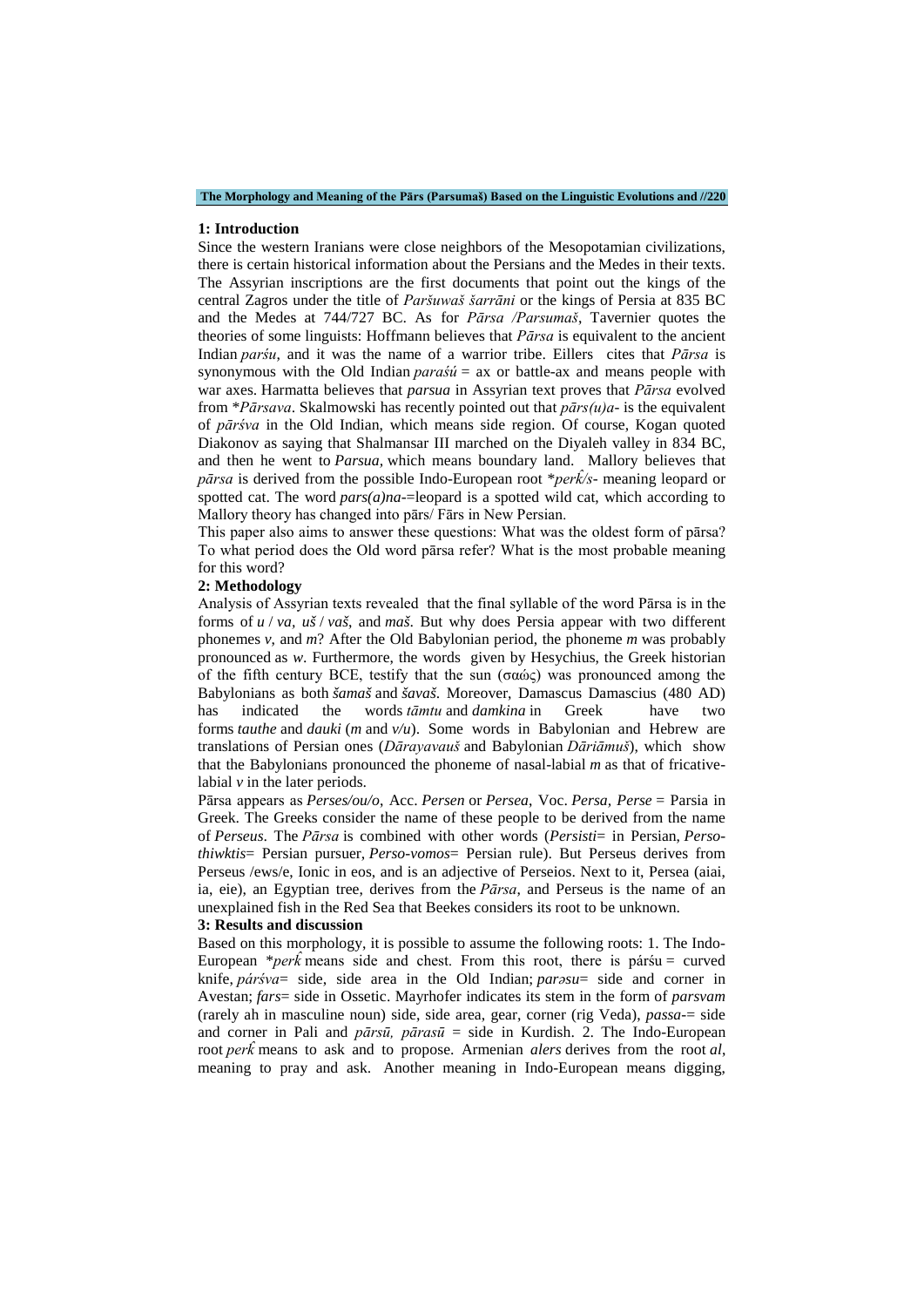#### **221/ Journal of Language Researches, Vol.12, No.1, Spring & Summer 2021**

uprooting, which furrow in modern English derives from *\*pr̥k̂ eha*. In the New Persian language, the words *pursidan*=ask and seek, and *pādafrah*=antidote and punishment, come from this root. 3. Another *\*perk̂* in Indo-European means "dot and dot and dot" and colorful and spotted animal, which combines with the suffix *n* in *pr̥sni* in Sanskrit). This root appears in Middle Irish as *erc*; Welsh *erch*; Old German *forhane*, New German *Farbe* from <\**perk-uo* =colour, and Greek *praknos*=black spot, *praknon*=black, and comes with the suffix *u̯o* in Old German faro, Middle German *vare*= curve, from  $\lt^*per\hat{k}$ -*uo*. 4. Another root  $\neq$  *perk*<sup> $\uparrow$ </sup> means "spreading, plowing, and grooving"; in Old Indian *parsāna*= slit; Latin *porca*=plowing the land; Kymeri *rhŷch*=plowing; Old German *furuh*.Overall, these interpretations and the following meanings are worth noting: *parsva*= side area; *parsav/u* = leopard; *parasav/u*= ax, and *parsu/u*= sickle, curved knife.

### **4: Conclusion**

As a final conclusion, along with linguistic evidences, the meaning of *parsu/av* =sickle is consistent with the Assyrian *\*parsva*. This tool has been used extensively for "grain and flock" and has shaped the life and identity of the Aryan Persian farming community, and mythological issues also support this theory; it is known that the Greeks reflected the history, temperament, customs, and traditions of the ancient Persians and were quite acquainted with the past of them. Hence, it was seen in mythological narratives that the myth of Perseus and Medusa could have been a reflection of the historical accounts of Medo-Persia. Meanwhile, a certain Astyages has entered into the story. This historical process caused this myth and the killing of Medusa by Perseus with a sickle to enter Greek mythology and then the popular etymology of Perseus and Medusa in Greek. Some heroes had a sickle in Greek mythology, but the sickle as a Persian symbol in Mithraism emphasizes this myth. Therefore, the author considers sickle *as the most probable meaning of Parsu/av* in comparison to other meanings.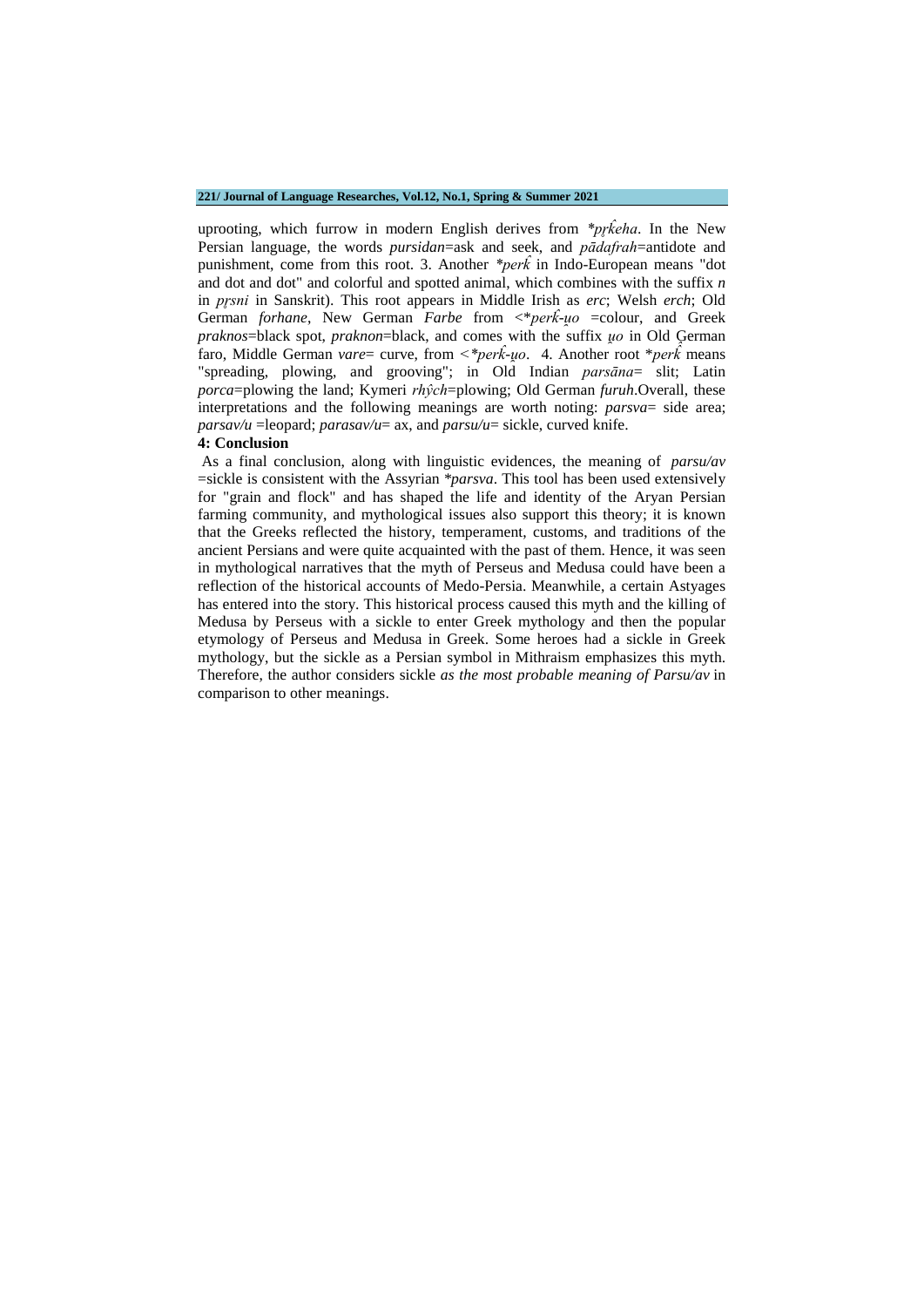## **ساختار و معنی واژة پارس (پرسومش) بر پایۀ تحولات زبانشناسی و روایات اساطیري-تاریخی**

**1 بهزاد معینی سام استادیار زبان [و](#page-3-0) ادبیات فارسی، دانشگاه آزاد اسلامی واحد گچساران، گچساران، ایران. سارا محمدي اوندي کارشناس ارشد زبان و ادبیات فارسی، دانشگاه آزاد اسلامی واحد الیگودرز، الیگودرز، ایران.** تاریخ دریافت مقاله: 14/06/169؛ تاریخ پذیرش مقاله ١۴٠٠/٠۶/٣٠ علمی- پژوهشی

## **چکیده**

از آنجا که ساخت بیشتر واژههاي زبان فارسی به دوران هندواروپایی و آریایی (اَریهاي) برمیگردد و مفهوم واژهها نشاندهندة باورهاي اقوام نخستین و نگرش آنها دربارة کارکرد واژهها است، باید نگاهی ژرف-با وجود منابع اندك-به این دو دوره کرد؛ در این رابطه، دانش زبانشناسی تطبیقی و بررسی روایات اساطیري این اقوام طی این دو سده، راه را براي بازسازي واژههاي مشترك آنان آسانتر کرده است. پارسیان از اقوام آریایی پس از دولت ماد ایرانی، نخستین قومی بودند که امپراتوري جهانی تشکیل دادند، با وجود این، واژه پارس که ساختی کهن دارد، در اسناد تاریخی به معنی آن اشارهاي نشده است و زبانشناسان به این علت دربارة آن اختلاف نظر دارند و تنها بر پایه اسناد زبانشناسی نظرات گوناگونی دادهاند. از این رو، در کنار مباحث زبان شناسی، باید نگاهی به تبادلات زبانی، اساطیري و فرهنگی با تمدنهاي میانرودانی هم داشت، زیرا پارسیان پس از مهاجرت به فلات ایران و قرار گرفتن به جاي دول میانرودانی در موارد بسیاري وامدار آنان شدند و به ویژه اینکه نام پارس همراه با نام ماد نخستین بار در اسناد آنان آمده است. هدف این مقاله، بررسی ساختار و معنی واژة پارس بر پایه اسناد زبانشناسی و روایات تاریخی- اساطیري است؛ بنابراین، این مقاله به دنبال پاسخ به زمان شکلگیري این واژه و سپس محتملترین معنی براي آن است؛ از این رو، روش کار هم بررسی ساختار زبانی و شکل نخستین واژه پارس بر پایه متون آشوري و روایات اساطیري یونانی است و آنگاه یافتن محتملترین معنی بر پایۀ همین اسناد و شکل نخستین واژة پارس است؛ از آنجا که هر واژهاي را باید طبق شکل نخستین آن معنی کرد، در پایان، برپایه اسناد زبانشناسی و تاریخی، معانی کناري، پلنگ، تبر و داس براي شکل نخستین va/parsu \*در نظر گرفته شده است و از میان آنان، معنی «داس» براي واژه پارس محتمل تر پنداشته شده است.

**واژههاي کلیدي:** «پارس»؛ «پرسومش»؛ «کناري»؛ «پلنگ»؛ «تبر»؛ «داس».

**.** 

## **-1 مقدمه**

هندواروپایی نامی است که به لحاظ جغرافیایی به خانواده زبانی گستردهاي داده شده که دربردارندة بیشتر زبانهاي اروپا در گذشته و حال تا منطقه وسیع ایران و افغانستان و شمال شبه قاره هند میشود (,2007:1Watkins(. هندوایرانیان، شاخه شرقی اقوام

<span id="page-3-0"></span>1. رایانامه نویسندهٔ مسئول مقاله:  $\blacksquare$ Behzadms44@gmail.com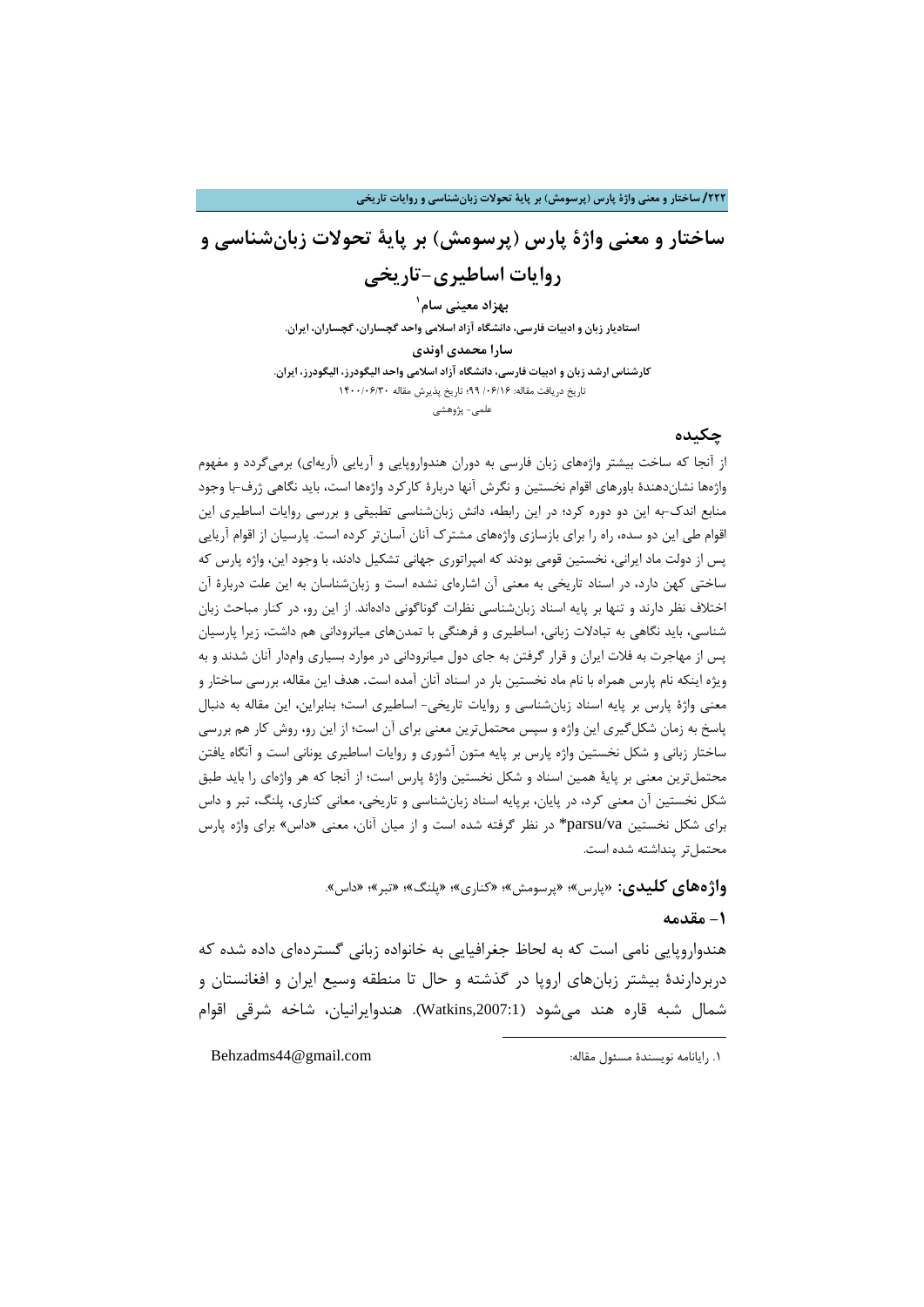�ی زبا **، سال ،12 شمارة ،1 بهار و تابستان 223/1400** � �و ی �ش

هندواروپایی، پس از آمدن به آسیاي مرکزي فرهنگهاي متعدي چون پولتافکا، پوتاپوفکا، آندرونوو، سینتاشتا (Sintashta ,Andronovo ,Potapovka ,Poltavka (را در آنجا پدید آوردند (248 ,2019:Euz'mina.2007: 11&Quiles وردند (248 .2019 . این آریایی های ایرانی به آسیای غربی رفتند و به رشته کوههاي زاگرس رسیـدند و از آنجا به کردسـتان امروزي و بخشهایی از شمال عراق، آذربایجان در شمال غرب و هیرکانیه باستان در شمال ایران آمدند (.2007:23Farrokh(. نخستین اسناد از آنها، کتیبههاي آشوري هستند که در سال 835 پ.م، به شاهان زاگرس مرکزي از 27 قبیله پارشوش (پرسومش) با عنوان «šarrāni Paršuwaš=شاهان پرسوش» و به مادها حدود 727/744 پ.م، اشاره دارند .(Delitzsch,1914: 12, 182 & Grayson,1996: 60 & Witzel.2001: 82)

واژة پارس، همچون شماري موارد چون واژة آریا (اَریه) مباحثی را در بر داشته است و تنها اندکی از صاحبنظران در فرهنگ لغاتی که در پایین به آنان اشاره خواهد شد، به معنی آن اشاره داشتهاند؛ تاورانیه نظریات زبانشناسان را درباره این واژه آورده است که هوفمان بر این باور است این نام معادل هندي باستان parśu است که نام «یک قبیله جنگجو» بوده است. آیلرز در مورد این واژه، چنین واکاوي می *ک*ند که این نام با هندي باستان paraśú =تبرزین یا تبر جنگی، همخوانی دارد و براي آن معنی «مردم داراي تبر جنگی» در نظر میگیرد. هارماتا بر این باور است که واژه اَشوري parsua ثابت میکند که Pārsa ازPārsava \*تحول یافته است. مجـدداً آیلرز براي پارس نظـریهاي مـطرح میکند و او parśu را به معنی «دنده و داس» در نظر میگیرد. اخیراً اسکالموسکی اشاره به این داشته که-a)u(pārs معادل هندي باستان pārśva به معنی «منطقه کناري، همسایه پهلویی» است (28 ,2007:Tavernier(. البته، کوگان به نقل از دیاکونوف هم همین نظریه را ارایه داده بود که این واژه در ایرانی باستان سرزمین مرزي معنی میدهد (Cogan,1991: 14). مالوری واژهٔ پارس را از ریشهٔ احتمالی هندواروپایی -perk/s\* به معنی «پلنگ، یا گربۀ خال دار» میگیرد و به باور مالوري در فارسی نو prs=پارس، Fārs = فارس، به معنی «پلنگ و گربه وحشی خال دار» است (Mallory and Adams 415 1997:)؛ بنابراین، این مقاله در پی پاسخ به این پرسشها است که شکل اولیه واژه پارس به کدام دورة زمانی بر میگردد؟ صورت کهنتر این واژه چه بوده است؟ کدام معنی محتملترین آن براي واژه پارس است؟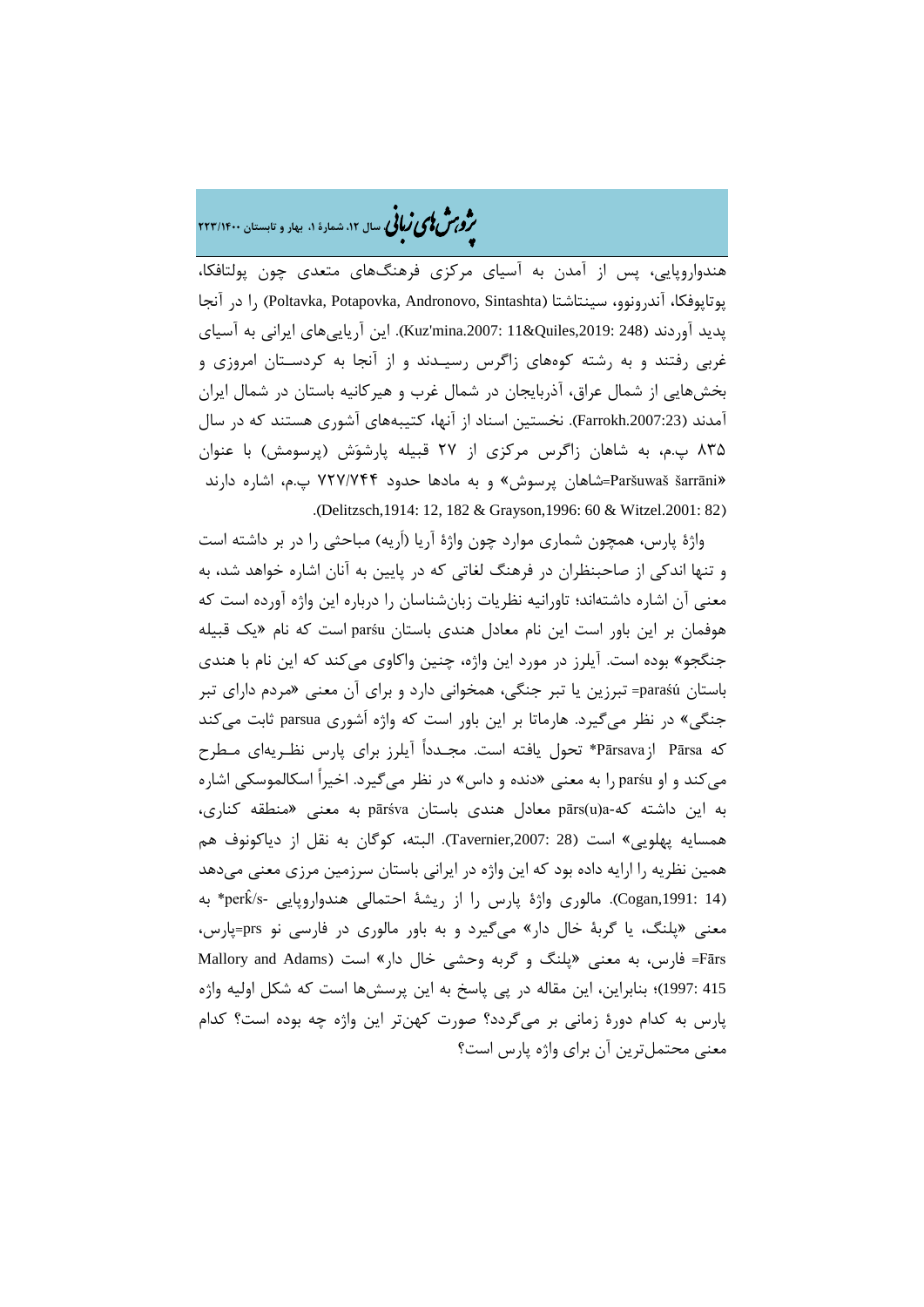### **/224 واژه به مثابه گفتمان: بررسی پیوند واژه با دورهها و گفتمانهاي تاریخی**

**.2واژه پارس در فارسی باستان**

زبانهاي ایرانی باستان زبانهایی صرفی بودند که در آن اسم، صفت و ضمـیر صرف میشدند و شناسه میگرفتند (263 ,2017:Kapovic(. ستاكهاي اسمی و صفتی از ریشه به تنهایی؛ ریشه و پسوند؛ پیشوند، ریشه و پسوند، ساخته میشدند. پسوندهاي واکهاي u ,i ,ā ,a در فارسی باستان اسم و صفت ساز بودند و هر اسم و صفت در حالتهاي صرفی، شناسه یا پایانهاي جدا میگرفت (99-113 1917: ,Johnson(. برپایۀ این قواعد، واژه پارس pārsa در کتیبههاي فارسی باستان هخامنشی یا گویش جنوب غربی، اسمی است که a ستاك گویند؛ یعنی ستاکی که به a ختم شده و در حالتهاي گوناگون صرف و شناسه میگیرد :

 $\bar{\rm g}$ ārs-āt ؛ فاعلی  $\bar{\rm g}$ ārs- $\sin$  ؛ مفعولی رایی pārs-am اضافی ، pārs-ahyā ازی  $\bar{\rm g}$ ārsa ؛ برایی ai-pārs ؛ بایی ā-pārs ؛ دريaiy-pārs. جمع pārsa : فاعلی āh-pars ؛ مفعولی رایی kent,1950: 196 ) pars-aišuv دري ؛ pars-aibišبایی-برایی ؛ pars-ānām اضافی ؛pars-āh .(& Schmitt,2014: 227

**.3واژة پارس در متنهاي غیر ایرانی -3 :1 واژة پارس در کتیبههاي آشوري** همان گونه که در دیباچه آمد، نام پارس نخست درکتیبههاي شاهان آشور ذکر شده و نام پارس در کتیبههاي شاهان آشوري به صورت آوانوشتهاي زیر آمده اسـت. در کتیبههاي میانرودانی واژهها به شکل هجا و بیشتر با نشانۀ خط فاصله (اکدي) و نقطه آوانوشت (سومري) مے شوند (Worthington, 2014: 16).

par-su-a, منگنوشته تیگلات-ییلسر سوم par-su-a, pa-ar-su-a, pa-ar-su-a سنگنوشته سار par- سرحدونَا سنگنوشته ؛par-su-aš سیناخریب سنگنوشته ؛par-su-aš, par-su-ma-aš . par-su…, BAR-su-u-a, par-šu-maš, par-sa-maš, par-su-u-ma-ašآشوربانیپال ؛su-maš .(Ebeling & Meissner, 2005: 34)

زبان آشوري یکی از زیر شاخههاي زبان اکدي است که در آن اسامی دو جنس مذکر و مؤنث و اسم دو شمار جمع و مفرد داشت. صرف اسم در سه حالت فاعلی مختوم به Delitzsch) مفعولی رایی مختوم به  $a(m)$  و اضافی مختوم به  $i(m)$ i به کار می فت $u(m)$ 49 ,1914:Sayce & 144 ,1899:(. یادآوري این نکته ضروري است که در هجی کردن خطوط میخی، یک هجا داراي واجهاي همخوان + واکه + همخوان را به شکل همخوان +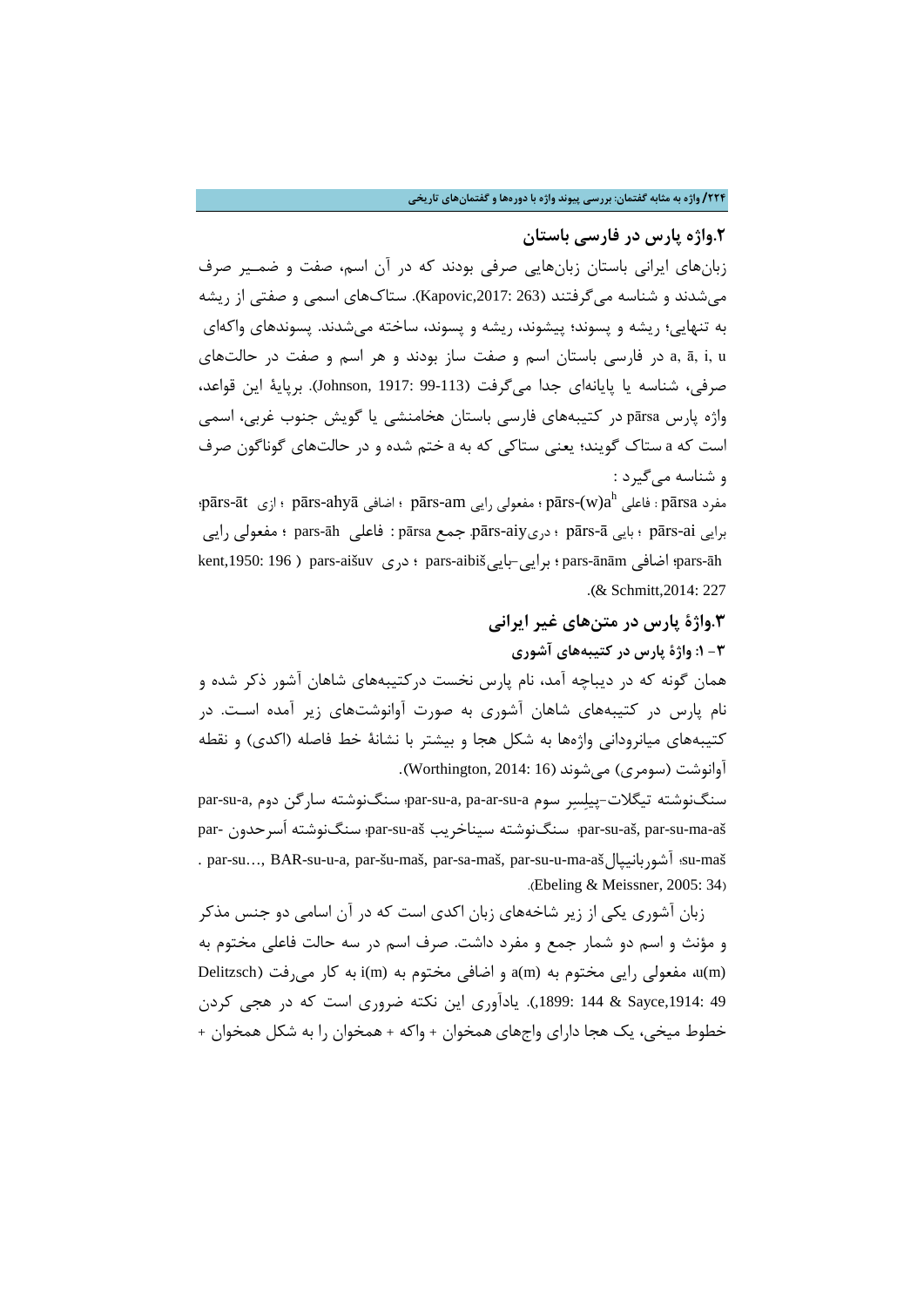ه<br>مر*ق من نامی زبا*نی سال ۱۲، شمارهٔ ۱، بهار و تابستان ۲۲۵/۱۴۰۰

واکه و واکه + همخوان هم تلفظ میکردند)، نمونه par و ar-pa یا gur و ur-gu. در نتیجه پرسومش میتواند به گونههاي زیر هجابندي شود: pa-ar-su-a : 千、凶一 par-su-aš 斗、凶曰一 par-su-ma-aš 斗,耳升 par-šu-maš .(Worthington,2014: 15) 注 HM

آنچه درباره این واژه باید توجه داشت هجاي پایانی این واژه است. در تطبیق هجاي پایانی، در زبان آشوري، این نشانه براي هجاي پایانی maš و vaš به کار میرفت (273 King,1898: 103 & Borger,2004: 70, 73 كه احتمالاً از سومري وام گرفته شده و در سومري maš هم واژهاي به معناي «روشن و درخشان، بز،» بوده است ,1914:Delitzsch( 20 ,1911:Langdon & 182 12,(. در کنار آن، هجاي پایانی maš در خطوط میخی آشوري-بابلی در اسامی چون maš/tama-ta-Ar نام یک ایرانی و نامهاي دیگر آمده است (13,21,231 1914: ,Tallqvist(. زبان اکدي که وامدار زبان سومري بود، همین نشان را به کار گرفت (68 ,1961:Ibid(؛ در نامهاي آمده در سنگنوشتههاي شاهان آشوري تنها در یک نسخه از کتیبۀ آشوربانیپال به صورت maš-šu-par آمده است. وجود این دو گونۀ نوشتاري واژة پارس در آشوري با هجاي پایانی maš و vaš سبب شده که ماکسیمیلیان بر این پندار باشد کهparsamaš ,šumaš/pars تنها یک گونه نوشتاري ازparsua/parsuaš است که در سنگنوشتهها به عنوان نام یک ناحیه در شمال عیلام آمده است .(Maximilian,1916: 321)

با نگاهی به واژه «پارس» در متنهاي آشوري پی میبریم که هجاي پایانی به شکلهاي va/u، vaš/uš و maš آمده است؛ اما اینکه چرا واژة پارس با دو واج متفاوت v و m آمده، باید به این نکته توجه داشت، از میان همخوانها، واج خیشومی- لبی m آشوري همچون زبان عبري در آغاز واژه تلفظ میشده است (براي نمونه، maruduk= مردوك) (114 ,1914:Delitsch(. البته، واج m پس از دورة بابلی کهن بین واکهها احتمالاً w تلفظ میشده است (10 ,2014:Worthington (. با توجه به این فرایند، واژههایی را در بابلی و عبري مییابیم که برگردان واژههاي پارسی هستند (Dārayavauš و بابلی Dāriāmuš (به آشکارا نشاندهندة این هستند که بابلیان در دورههاي متأخر، واج خیشومی- لبی m را به عنوان واج سایشی- لبی v تلفظ میکردند. از اینرو، واج m در زمانهاي بسیار پیشتر، در دورة آشوریان و بابلیان در بسیاري موارد همچون v تلفظ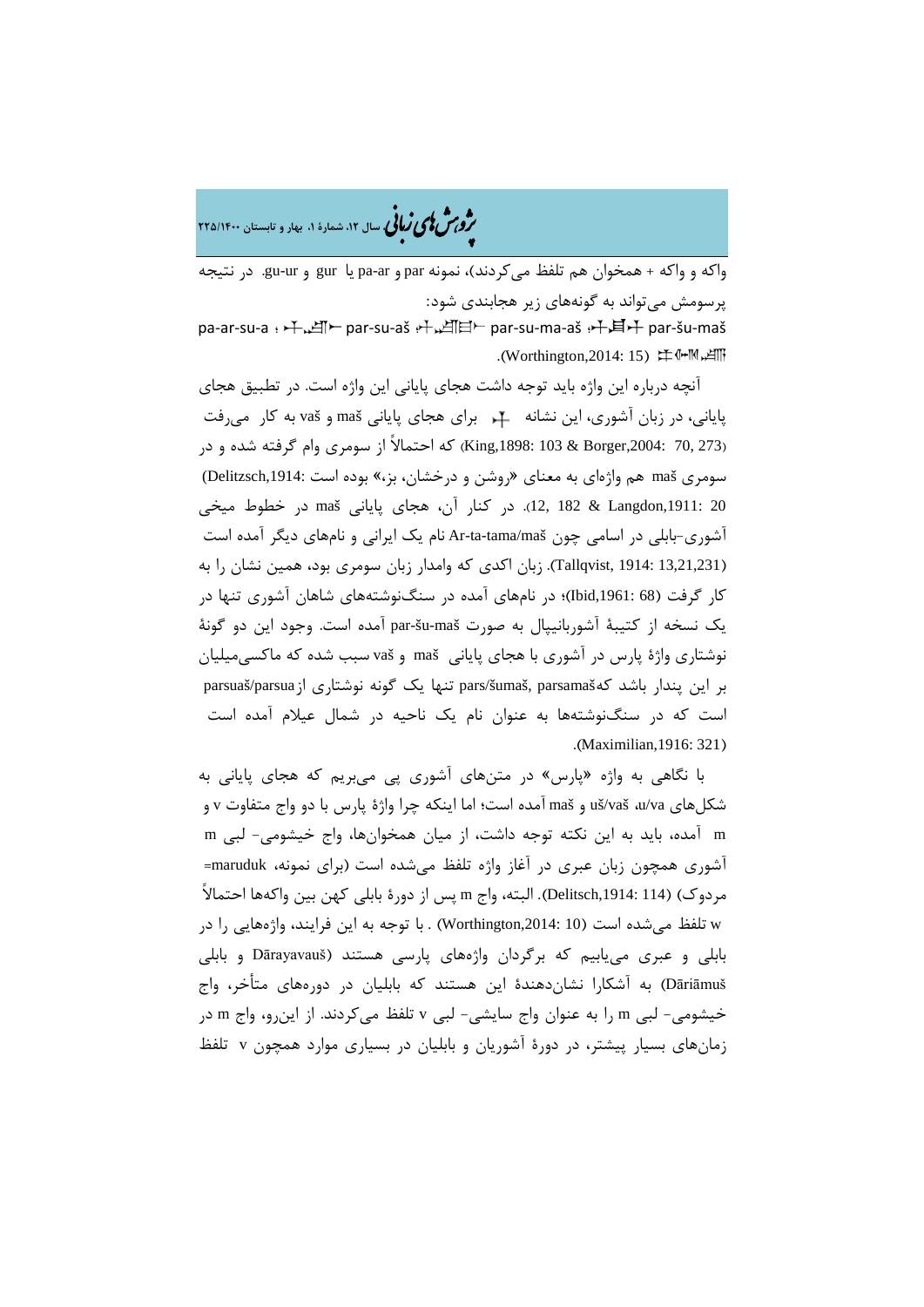**/226 واژه به مثابه گفتمان: بررسی پیوند واژه با دورهها و گفتمانهاي تاریخی**

میشده و در میان واژه هم در اسامی v و u حرف نویسی میشده است (da-ma-Ar و -A da-ad-ru(. بر این پایه، میتوانیم چنین پنداریم که در دورة آشوري m در میان واژهها در بسیاري موارد v تلفظ میشده است (آشوريnu-ma-a-a-ka و عربی کیوان kāvānu ( (104 ,1899:Delitzsch (و در دورههاي متأخر پس از u، همچون w تلفظ میشده است (Ungnad,1906: 9) (8 .jpad). در کنار آن، از نامهاي ایرانی هم که در متنهاي آشوري-بابلی نو آمده، پی میبریم نامهایی که در فارسی باستان داراي واج v بودند، در متنهاي آشوري با واج m آمدهاند؛ یعنی m به جاي v آمده است. براي روشنتر شدن این فرایند، چند نام را که در متنهاي آشوري-بابلی این تحول را در بر داشتند، براي نمونه میآوریم. در متن بابلی نو کتیبۀ بیستون، واج v در واژة فارسی باستان Da-ri-i̯a-muš با m و به شکل Da-ri-ja-muš آمده و در عیلامی هم به صورت pa-ri-ju-ma-ku-iš- آمده است. نام هوخشتره پادشاه ماد uvaxštra در بابلی نو به شکل-u-ma-ku-iš tar و در عیلامی به شکلta-tar-ra آمده است (131,139 :Hinz,1973). نام یونانی آستیاگ Astyages آخرین پادشاه ماد در متنهاي بابلی gu-me-tu-Iš است که احتمال میرود با ایرانی باستان astivaegha \*همخوان باشد (47 ,1914:Tallqvist(. فارسی باستان fravartiš =فروهر، در بابلی نو به ifinz,1973: 134 pa-ar-u-mar-ti-iš تبدیل شده است (134 ,Hinz,1973: 134 نام فرماندة داریوش artavardiya در کتیبههاي فارسی باستان هخامنشی به شکل-ta-ar ia-zi-mar و در بابلی نو آمده است (31 ,1914:Tallqvist(. البته، نامهایی هم هستند که اصل مشخصی ندارند و براي نمونه رادنر، واژة Amitašši بابلی را اقتباس از فارسی باستان آورده است (102 ,1998:Rander(. واژة parθava فارسی باستان هم در کتیبههاي هخامنشی در عیلامی par-tu-ma $\phi$ partu-ma $\phi$ partu-maš در اضافی مفرد par-tu-ma-ra در جمع ip-ma-tu-par، و در بابلی نو هم به شکلu-tu-ar-pa آمده و pārsa در عیلامی هخامنشی به صورت ša-ir-Ba آمده است (152 ,1911:Wachbach (. نام سرزمین پرسواَش هم که در برخی منابع Barsaas نوشته شده را بر این گمان بودند که برابر با واژة پارت باشد، اما ریشه مطمئنی براي آن وجود ندارد. البته، برخی بر این باورند که نمیتوان با اطمینان بگوییم که بین پارس و پارت ارتباط وجود دارد (113,116 :Oppert,1893: عیلامی هیچ سندي وجود ندارد که ثابت کند w طنیندار وجود داشته است و بیشتر محتمل است که µ عیلامی واج گونهای غیر هجایی از u بوده باشد (8 :Khachikjan. 1998). از نامهاي هخامنشی- عیلامی که واج میانی m به جاي v ایرانی باستان آمده، میتوان به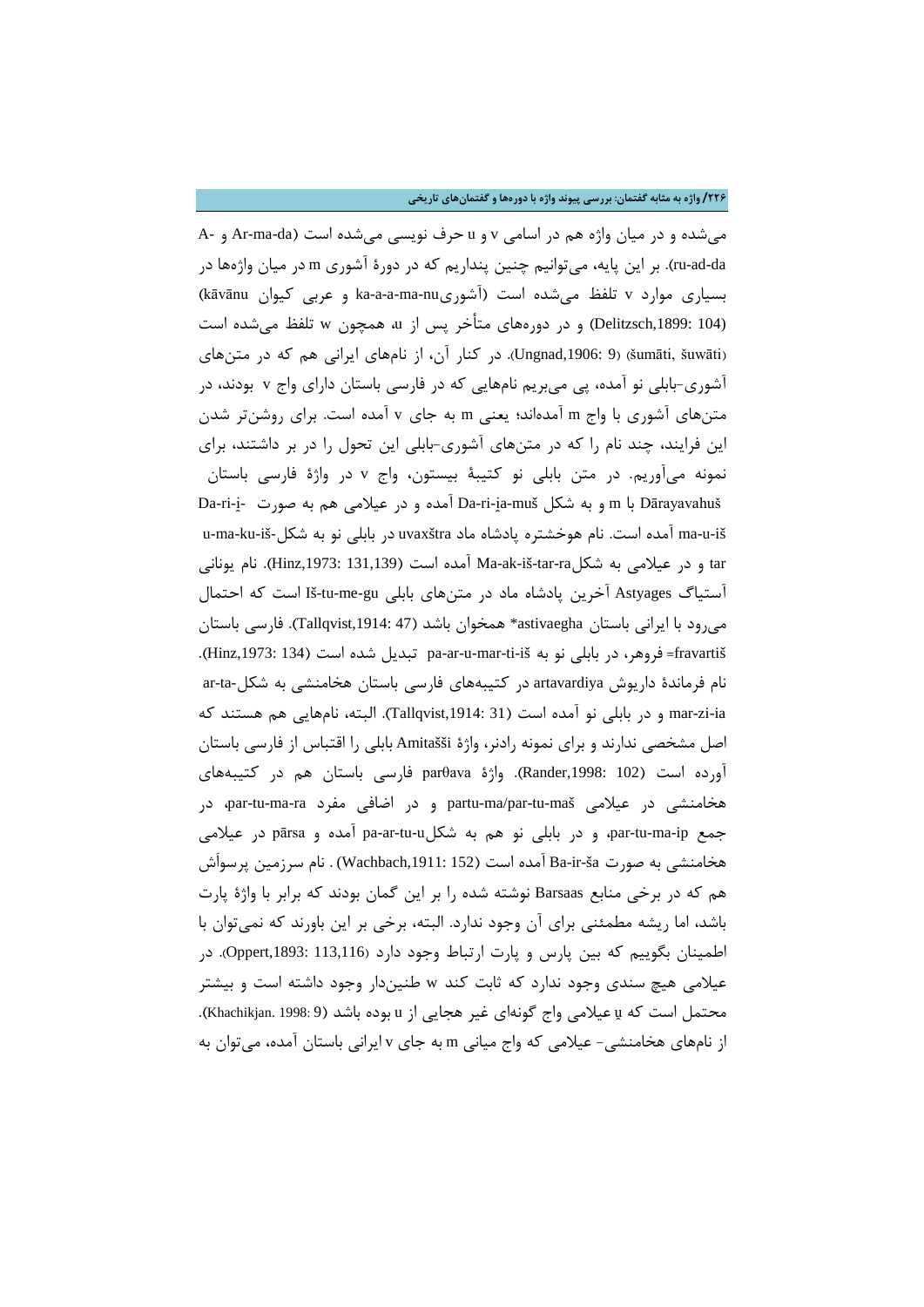�ی زبا **، سال ،12 شمارة ،1 بهار و تابستان 227/1400** � �و ی �ش

maš-Kar ، ایرانی باستان Karvya \*و اوستاییkaurva؛ aš موارد زیر اشاره کرد: عیلامی عیلامیda-man-ša-aš، فارسی باستان ašavanta ؛ همچنین، واج آغازین m در عیلامی به جای v در ایرانی باستان می آید: عیلامی $\kappa$ ašMi-ip-ra-ka-خای vifra-ka-جای v در ایرانی باستان vifra) 90 376- ,2006:Tavernier(. بنابراین ، در زبان آشـوري، بابلی نو و عیلامی، در نامهاي ایرانی واج m به جاي v به کار میرفته، و اسامی و واژههاي ایرانی که داراي واج v هستند، با واج m آمدهاند.

## **-3 :2 واژة پارس در روایات یونانی**

واژه پارس در یونانی به شکل o/ou/Perses، مفعولی رایی Persen یا Persea، ندایی ,Persa Perse=پارس، آمده است. یونانیان، نام این مردم را مشتق از نام پرسوس Perseus میدانند (556 ,1879:Whiton(؛ اما واژة پرسوس از e/ews/Perseus، ایونی eos، و به شکل صفتی Perseios آمده است(1395 1996: ,Scott & Liddell(. در کنار آن، persea (aiai, ia, eie)، نام یک درخت مصری مشتق از نام پارسی، و Perseus نام یک ماهی ناشناخته از دریاي سرخ است و بیکس ریشۀ آن را ناشناخته میداند ( ,1959.3:Aelian 1179 ,2010.1:Beekes & 28(. هرودوت آورده (،3 ،7 -59 63) کسانی را که در سپاه خدمت میکردند من به شما نشان خواهم داد: نخست پارسیان براي تجهیزاتشان که کلاهی نرم بر سر میگذاشتند و تیاره نام داشت... و این پارسیان را یونانیان در زمانهاي قدیم سفنس میخواندند، اما خودشان و همسایگانشان آنها را اَرتایی مینامند؛ اما زمانی که پرسوس، پسر دانه و زئوس نزد سفئوس، پسر بِلوس آمدند و دخترش، اَندرومدا را به زنی گرفتند، پسري براي او زاده شد که او را پرسس(Perses (نامیدند و او آنجا را ترك کرد و سفئوس هیچ فرزند مذکري نداشت. از این پرسس بود، که پارسیان نامشان را از او گرفتند (377 .1938.3:Herodotus(. در اساطیر یونان دربارة پرسوس (=یغماگر و چپاولگر) میخوانیم که آکرسیوس برادر پرتوس دختري داشت که دانه نامیده میشد. بخت و اقبال این دختر این بود که عشق بزرگترین فرمانرواي اولمپوس را به دست آورد. پیشگو و الهامی، پدرش آکرسیوس را اغوا کرد و چنین پیشبینی کرد که او به وسیلۀ نوة خودش کشته میشود و از این رو، دانه را در اتاقی زیرزمینی زندانی میکند. .(Bianchi,1875: 189)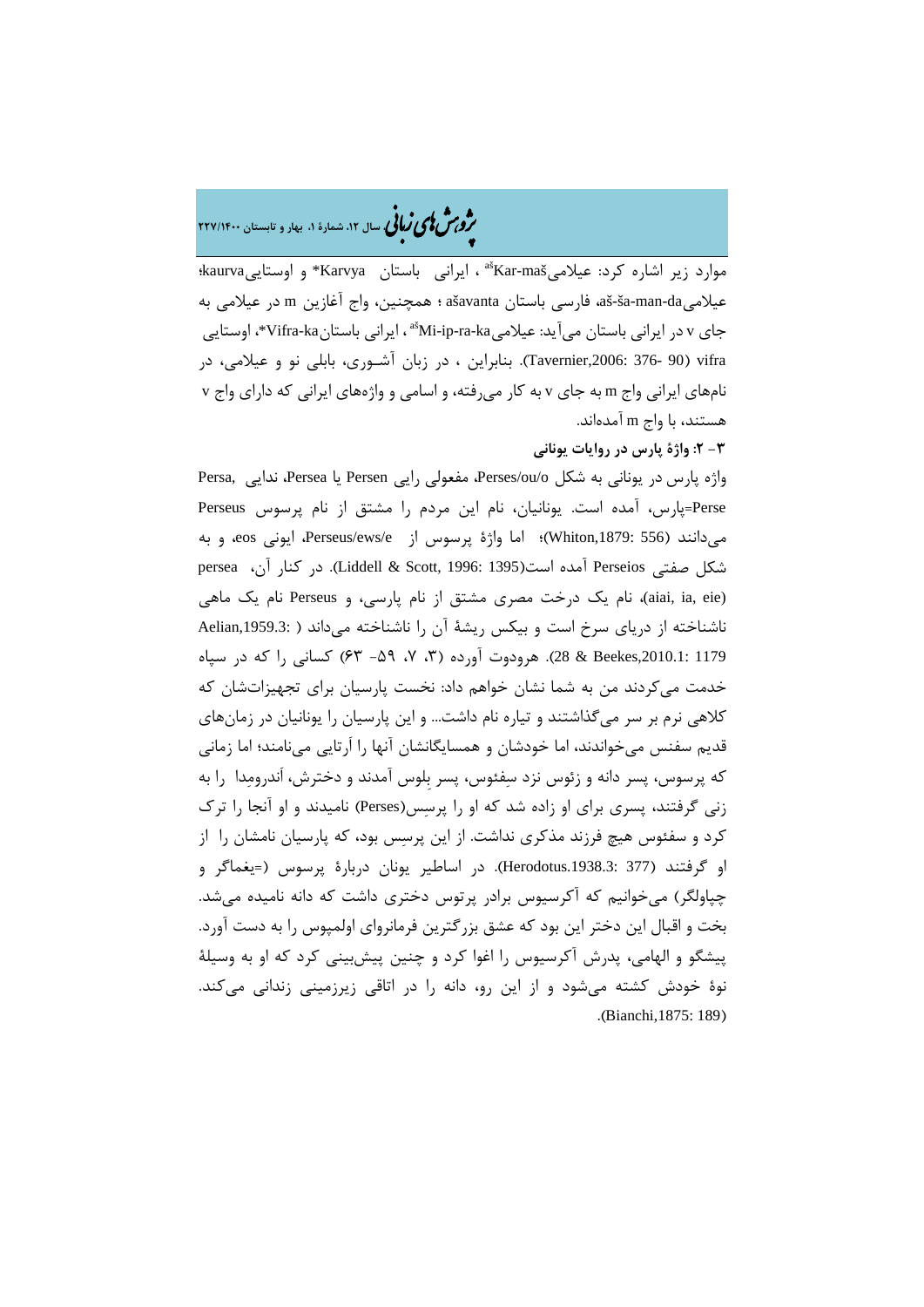## **:4 شکل آغازین واژة پارس**

با بررسی واژههاي aš-ma-sa-par و aš-su-par و واژههاي ایرانی چون داریوش، پارت و شماري نامهاي ایرانی دیگر در متنهاي آشوري-بابلی، و سیر تحولات آوایی و تطبیق این واژه در ایرانی و آشوري احتمال دادیم که در شکل کهنتر واژه پارس pārsa فارسی باستان، واج ṷ/v) parsva (\*وجود داشته که طبق تحولات واجی در متنهاي آشوري- بابلی و حتی عیلامی با واج m و v آمده است، و همین وجود v فارسی باستان در هجاي پایانی باعث شده، این نام در u ستاك صرف شود و در حالت فاعلی به شناسۀ š ختم شود (9 ,1906:Ungnad(. بر این پایه، نام «پارس» را میتوان با توجه به متنهاي آشوري در ستاك مختوم به u به شکل av/parsva \*بازسازي کنیم. در این مورد، رودیگر اشمیت آورده که پارسیان تحت عنوان نام parsua=) ایرانی-parsva (\*نخستین بار در سال 843 پ.م، در اسناد زمان شلمنصر سوم پدیدار شدند (23 ,1989:Schmitt(. همچنین، تحول خوشۀ rs به xt در نام paxtu آمده که از یک اصل parsawā \*میآید و بسیار نزدیک به نامهاي باستانی پارس و پارت باستانی است؛ بنابراین، parsa ازparswa\*؛ و paxtun احتمالاً میتواند ادامه یک شکل کهنتر parswāna \*آمده باشد (24 ,1989:Comri(. در کنار اسناد آشوري، روایات یونانی به ما گوید که پرسس زادة پرسوس (Perseus (است و اینکه پرسس پسر پرسوس است و این شکل واژه میتواند بازتابی از شکل کهن این واژه و صرف u ستاك کهنتر بوده باشد.

در نتیجه، بر پایۀ این شواهد، واژة aš-ma-sa-par و parsuaš در آشوري و Perseus یونانی، میتواند برگردانی از ستاك وردهی یا بالنده صرف u ستاك در حالت فاعلی \*pērk > هندواروپایی فاعلی صرف از باستان ایرانی\* pārs-uš/āuš ̂ 1917: ) باشد -w-s/eh2us 67-124 2017: ,Kapovic & Johnson (و ما میتوانیم واژة پارس را در ستاك مختوم به u) av/pārsu (به اشکال زیر بازسازي کنیم:

اضافی ؛ \*pārs-um/āum/āvam رایی مفعولی ؛\* pārs-uš/āuš \*فاعلی :pārsu/av مفرد ؛ \*pars-āva فاعلی : \*pārsu/av جمع\* pārs-auv دري ،\* pārs-auš ازي ؛\*pārs-auš .(Hoffmann,2004: 132-3) \* pārs-ušuv-ā دری قسمولی رایی Hoffmann,2004: 132-3)

## **.5ریشه محتمل براي واژة پارس**

همانگونه که گفته شد، ساخت بسیاري از واژهها، ریشه در دوران کهن دارد و چون روایات تاریخی در مورد آنان اندك است، بازسازي را دشوار کرده است. در مورد ریشه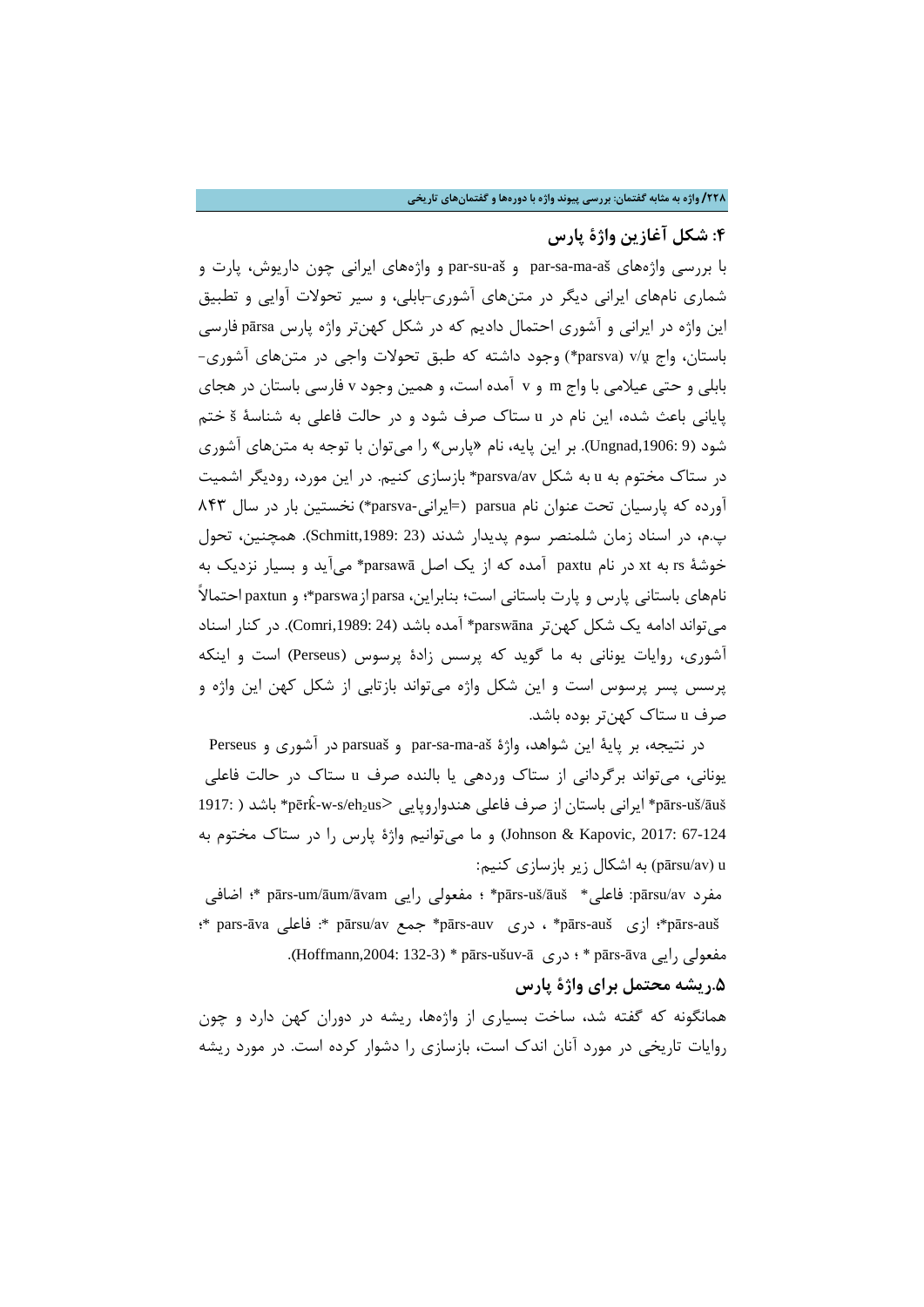# ه<br>مردیمش کامی *ن*مانی سال ۱۲، شمارهٔ ۱، بهار و تابستان ۲۲۹/۱۴۰۰

واژة پارس هم چندین نظریه ارائه شده است و هنوز قطعیتی در مورد آن وجود ندارد. البته، قابل توجه است که این شکل واژه parsav \*در متون ایرانی باستان تنها در اوستا، شکل parǝsu به معنی کنار و پهلو را داریم (877 ,1904:Bartholomae(، و در سنسکریت با معانی متفاوتی آمده است که -1 us ,parsu =اسم مذکر، در ودا، به معانی دنده، کارد منحنی شکل، داس؛ ۲- parsu, us، اسم مذکر (ازpri، جایگزینی برای ریشهspris)، parasu= تبر، تیشه. اسم مذکر، تبر به دست (556 ;Williams,1940).

با توجه به شکل متقدمترpārsva\*/pārsav\*، چنانچه بخواهیم طبق نظـریات بالا ریشهاي محتمل در هندواروپایی براي واژة پارس در نظر بگیـریم، میتوان از میان ریشههاي زیر یک ریشه و معنی براي آن فرض کرد:

-1 ریشۀ هندواروپایی ̂perk به معنی «کنار، پهلو و سینه» است. از این ریشه در هندي باستان párśu =چاقوي منحنی، párśva=پهلو، ناحیه کناري؛ اوستاییparəsu = پهلو و کنار؛ اوستیfars=کنار، آمده است(820 ,1959,3:Pokorny(. مایرهوفر ستاك آن را به شکل parsvam) به ندرت ah اسم مذکر) ناحیه کناري، کنار/ ناحیه، دنده، گوشه(ریگ ودا)، مشتقات نظام وردهی یا بالنده از parsuh و کردي pārasū ,pārsū=کنار، آورده است .(Mayrhofer,1963.2: 261)

-2 ریشه هندواروپایی ̂perk به معنی «رسیدن و طلبیدن، و خواستگاري کردن»است که در لیتوانیšti͂pir ، peršu» =پرسیدن و درخواست کردن» لاتینprecor =درخواست کردن، procus =خواستگاري، آمده است (208 ,2006:Adams and Mallory(. در فارسی واژههاي pursidan =پرسیدن، و جویا شدن، pādafrah=پادافره و مجازات، از این ریشه آمده است .(Nourai,2000: 368)

-3 معنی دیگر ̂perk \*در هندواروپایی به معنی «نقطه و خال و خال کردن» و جانوران رنگارنگ و خال دار، آمده است (331 ;Mallory and Adams,2006).

-4ریشه هندواروپایی ̂perk به معنی «ستراندن، شخم زدن، شیار زدن» در هندي باستان parsāna=چاك و شکاف؛ لاتینporca =شخم زدن زمین؛ کیمیري rhŷch=شخم زدن؛ آلمانی باستان furuh آمده است (2341 ,2007:Lubotsky (.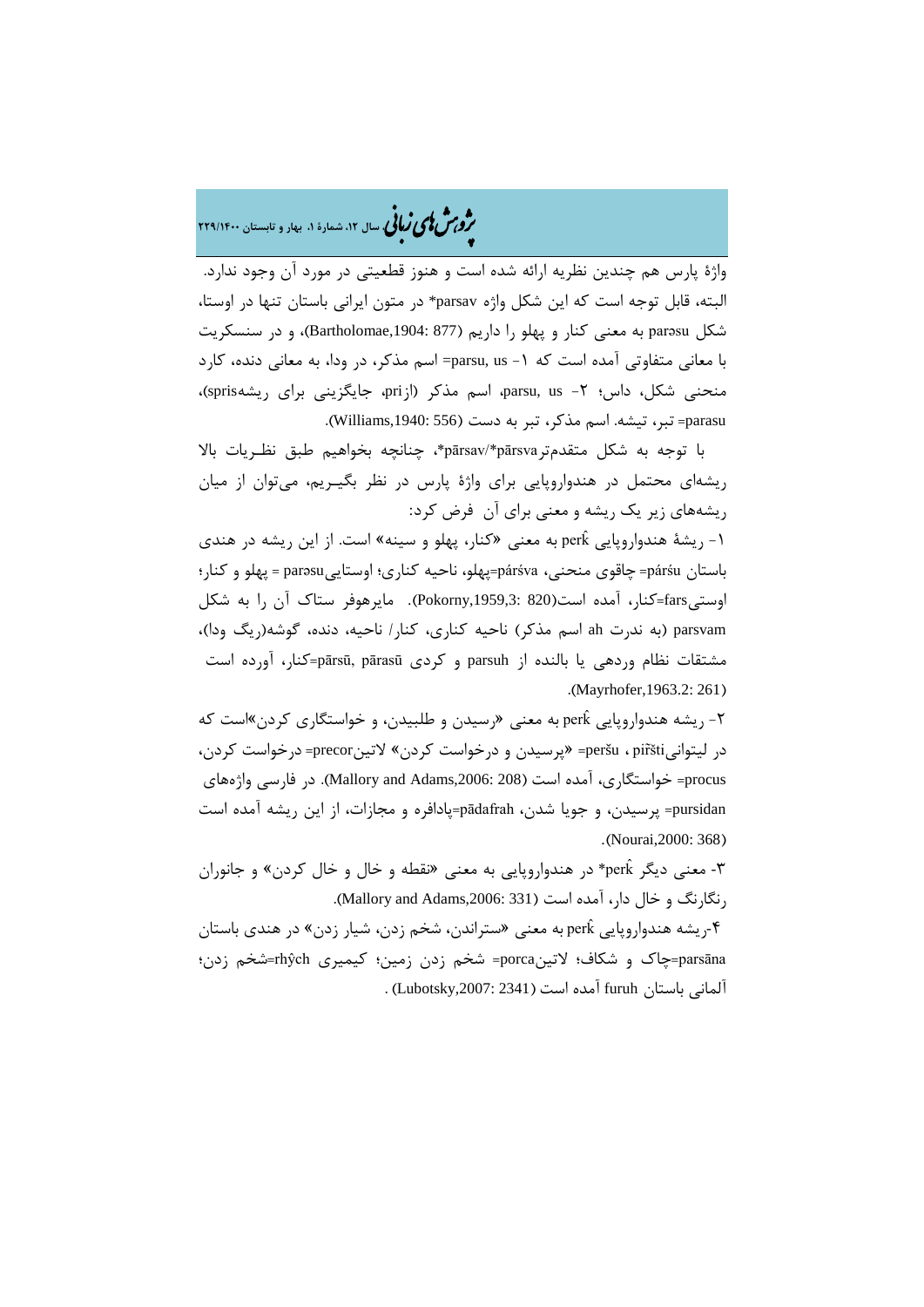## **/230 واژه به مثابه گفتمان: بررسی پیوند واژه با دورهها و گفتمانهاي تاریخی**

**.6 واکاوي ریشههاي محتمل واژه پارس**

با ̂ که داراي سه همخوان با توجه به قوانین آوایی در هندواروپایی ریشههایی، چون perk یک واکه هستند، میتوانند به شکل prek هم بیایند و در معنی تفاوتی با هم نداشتند (158 :Benveniste,1969). طبق قانون تحولات آوایی، واج k كامی هندواروپایی در زبان  $\mathrm{\hat{k}}$ s یرانی باستان به s تبدیل میشود. در مواردی هم kn هندواروپایی در اوستایی به šn هندواروپایی در فارسی باستان به <sup>š</sup> تبدیل میشود، ولی هندواروپایی ̂rk هم در ایرانی باستان به rs تبدیل میشود(490 ,2001:Rix & 214 ,1895:Hübschmann(. درحالیکه واج s هندواروپایی در فارسی باستان به h تبدیل شده و پیش ازp ، t، k بدون تغییر باقی میماند (214 ,1895:Hübschmann(. طبق قانون روکی هم s پیش از i ,k ,u ,r به š تبدیل میشود؛ در نتیجه، نمیتوان واژة پارس را با ریشۀ pers \*فرض کرد (138 ,2011:Beekes(. روي هم رفته، از میان این تفاسیر و معانی parsva =ناحیه کناري؛parsav = پلنگ ؛ parasav =تبرزین، و parsu =داس، و کارد منحنی شکل، شایان توجه و قابل بررسی هستند:

**-6 -1 «ناحیۀ کناري»**

از معانی که براي واژة پارس از سوي صاحبنظران در نظر گرفته شده است، معنی «ناحیۀ پهلو و کناري» است. در سنسکریت واژة párśuḥ اسم مؤنث (در هندواروپایی، فاعلیperkus ، اضافیpr̥keus) به معنی «کنار و پهلو، چاقوی منحنی شکل، داس» در ریگ ودا و اتره ودا آمده است که با اسم مؤنث اوستاییparǝsu = پهلو و کنار، همخوانی دارد و با ختنی- سکایی pālsu = پهلو، پره چرخ؛ فارسی میانهpahlūk ؛ اوستیfars= کنار، قابل مقایسه است (712 :Gamkrelidze & Ivanov,1995). مالوری فاعلیperkus اضافی pr̥keus را در هندواروپایی، به معنی سینه و کنار آورده است و یک واژه شرقی مربوط به دوران هندواروپایی متأخر است(81 ,1997:Adams & Mallory(. این واژه در زبانهاي هندواروپایی هم معنی با سنسکریت parsu-prthu است که میتواند به «داراي سینۀ بر جسته»، برگردانده شود (229 ,Williams,1872: 100 & Mayrhofer,1963.2). اهمیتی که این معنی دارد، این است تنها واژهاي است که همگون شکل آشوري شدة واژة پارس parsua را در سنسکریت به صورت pārśvá به معنی «ناحیه کناري» در اختیار داریم .(Pokorny,1959: 823)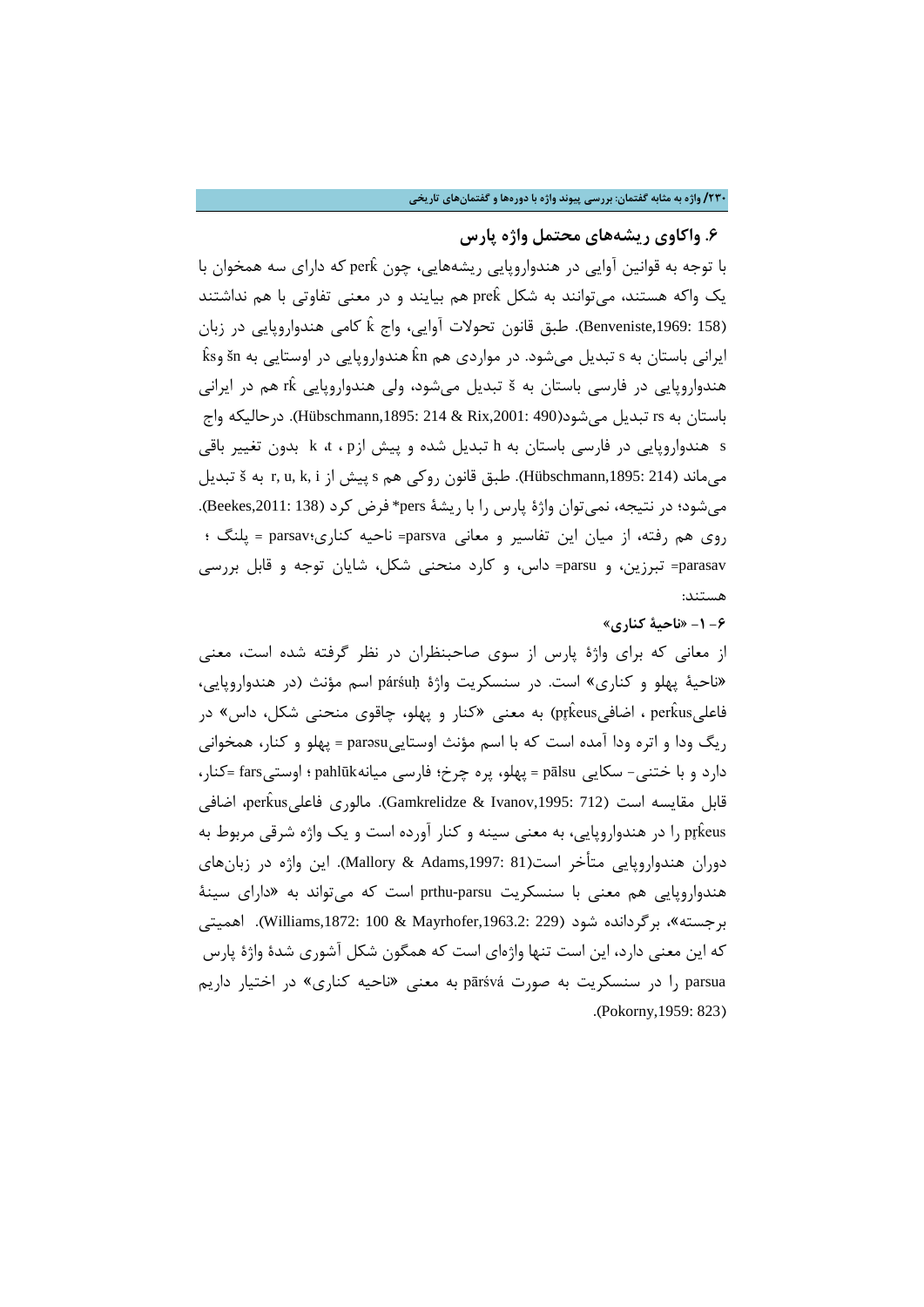م**روبش لمی زبانی** سال ۱۲ شمارهٔ ۱، بهار و تابستان ۲۳۱/۱۴۰۰

**-6 -2 «پلنگ»**

در هندواروپایی دو ریشه براي واژة پلنگ در نظر گرفته شده است: یکی ریشه perd=\* شیر و پلنگ، فارسی نوpalang= پلنگ؛ پشتو āng̥pr=پلنگ؛ سغديpwrnk= پلنگ؛ هندي باستان dāku̥pr است که بر این باورند این واژه آخري در عصر میانه از منبعی ایرانی وام گرفته شده است. از آنجا که پلنگ در یونانی حیوانی بومی نیست، احتمال دارد که این نام، وامواژهاي باشد که یا از اصلی ایرانی و یا از منبعی هندي که اصل آن ایرانی بود، وام گرفته شده باشد؛ چرا که این جانور در میان هندواروپاییان شناخته شده نبوده است . دیگر ریشه perk\* یا pers\* به معنی «پلنگ، گربه وحشی خال دار»، است و به باور مالوري در فارسی نو احتمالاً fārs-pārs شده است. چنین مینماید که دو گونه آفریدة مستقل و متفاوت از ریشۀ per» =-1خال -2 خال دار» باشند. البته، هیچ دلیلی دربارة تاریخ این واژه در دوران هندواروپایی در مورد هر یک از این دو وجود ندارد( Mallory 415 ,1997:Adams and(. در منبعی از مغولی غربی به شکل ars'p) سدة چهاردهم)، bars=پلنگ برفی، ببر، و ترکی باستانbars= ببر، آمده است. در شماري زبانهاي ترکی با معنی «پلنگ» هنوز باقی مانده است و احتمالاً ریشه در منبعی روسی از واژة bars دارد. همچنین، در این مورد، واژههاي ایرانی با واج s) فارسیfārs-pārs ، سریکولی =pis پلنگ برفی، پلنگ) با واژههاي با واج d همخوانی دارند: سغديnk'pwrδ ، پشتوāng̥pr، .(Gamkrelidze & Ivanov,1995: 421)

مالوري در این مورد آورده که در میان هندواروپاییان براي پلنگ واژة مشترکی وجود نداشته و تنها از آناتولی در دورة نوسنگی از کاتال هویوك (Hüyük Catal (است که بر دیوارهاي معبد تصویر آن نقش بسته است. در میان هندواروپاییان، این جانور در شمال قفقاز، آناتولی، ایران و بلوچستان در امتداد شمال غرب هند و چین نمود داشته است. (Mallory&Adams,1997: 351). گمکرلیدز و ایوانف به این نکته اشاره داشتند که هندواروپاییان آغازین واژههایی براي پلنگ، شیر و فیل داشتهاند و این حیوانات از زیستگاههای شمالی رانده شدند (421 :Gamkrelidze & Ivanov,1995). بقایای مردی بزرگسال در آثار دفینهاي فرهنگ مایکوپ بر رودخانۀ کوبان یافت شده است. در کنار او هشت ظرف سفالی قرمز رنگ، فنجان سنگی صیقلی و چهارده فنجان ورق نقرهاي که دو تا از آنان با صحنۀ منقوش به یک پلنگ خالدار قفقازي و شیر تزیین یافته است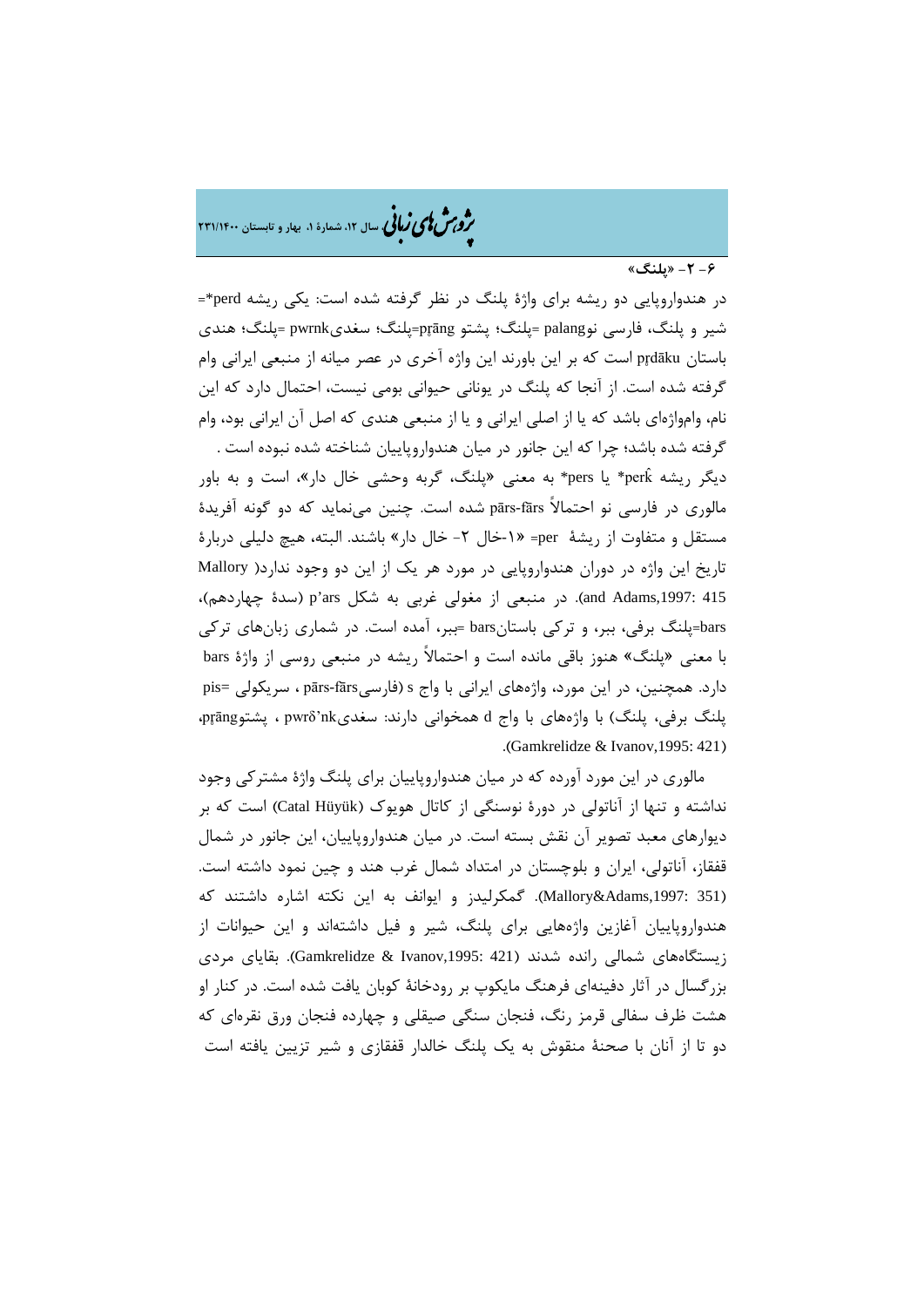**/232 واژه به مثابه گفتمان: بررسی پیوند واژه با دورهها و گفتمانهاي تاریخی**

(287 ,2007:Anthony(. بر یک فوارة سنگی از آکالان از عصر آهن نیز تصویر شیر و پلنگی آمده است که هر دو یک پنجه را بالا نگه داشته و هر دو به عقب نگاه میکنند و نشاندهندة وجود آشنایی با این حیوان در آن منطقه بوده است (Petersen &Bilde . (,2014: 268

## **-6 -3 «تبرزین»**

نام این افزار در متن هاي هندوایرانی به شکل parasuḥ یا parsuḥ از ریشۀ pri ?به معنی «تبر، تبر جنگی، قلاب» و در پراکریت پالی به صورت -pharasu -parasu) اسم مذکر) و هندي pharsā، پراچیpašö=تبر، برابر با اوستیfæræt =تبر، یزغلامیparus، شغنیparasu، و ختنی-سکاییpaḍa =تبر، برگرفته از فارسی باستان paraθu \*آمده است. مایرهوفر آورده که شاید بتوان هندي باستان parasu) آریاییa-pārasv =\*مردم داراي تبر جنگی) را با نام قوم پارس (فارسی باستان pārsa) تطبیق داد(87 :67 ,1996.2:Mayrhofer &562 &Mayrhofer )

در کنار موضوعات زبانشناسی، تبرهاي جنگی، نشاندهندة جنگافزار مورد علاقه ملل هندواروپاییـان است (128 ,1997:Adams & Mallory(. در شمار بـسـیاري از فرهنگهاي هندواروپایی، به ویژه فرهنگهاي مرتبط با هندوایرانیان تبر یکی از افزارهاي به کار رفته در میان آنان بوده و انواع گوناگون آن در این فرهنگها یافت شده است. فرهنگ دوران نوسنگی دنیپر- دونتس در نواحی دریاي سیاه در هزاره پنجم و چهارم پ.م، پدیدار شد. این فرهنگ را از روي 30 گورستان شناسایی کردهاند و دربردارنده شماري تبرهاي سنگی صیقلی، سنگ آسیاب دستی است، ( 2014: ,Renfrew 1804). فرهنگ سرندي استوگ مربوط به ناحیه دنیپر میانه در دون سفلی حدود -4500 3500 پ.م، است و آن را از روي یک صد مکان در سواحل رودخانهاي اوکراین و جنوب روسیه شناسایی کردهاند. از جمله فناوري آن، تبرهاي جنگی بوده است (Mallory&Adams,1997: 541). فرهنگ خوالینسک، مربوط به عصر مس در محدودهٔ زمانی -4900 3500 پ.م، در ناحیه ولگاي میانه است. در این فرهنگ تبرهاي سوراخدار و چکشهاي تبري یافت شده است(38 ,2007:Kohl(. فرهنگ جام گردن قیفی مربوط به دورة اولیۀ نوسنگی در دشت شمال اروپا، حدود -4500 2700 / -4000 2800 پ.م، است. ابزارآلات چخماقی شامل تبر، تبر جنگی سنگی میشد. تبرهاي چکشی صاف بودند و سرگرزها از سنگهاي گرد ساخته میشد (166 2004: ,Midgley(. فرهنگ ابزار ریسمانی یا تبر جنگی در شمال اروپا آشکارترین فرهنگ به کارگیران تبر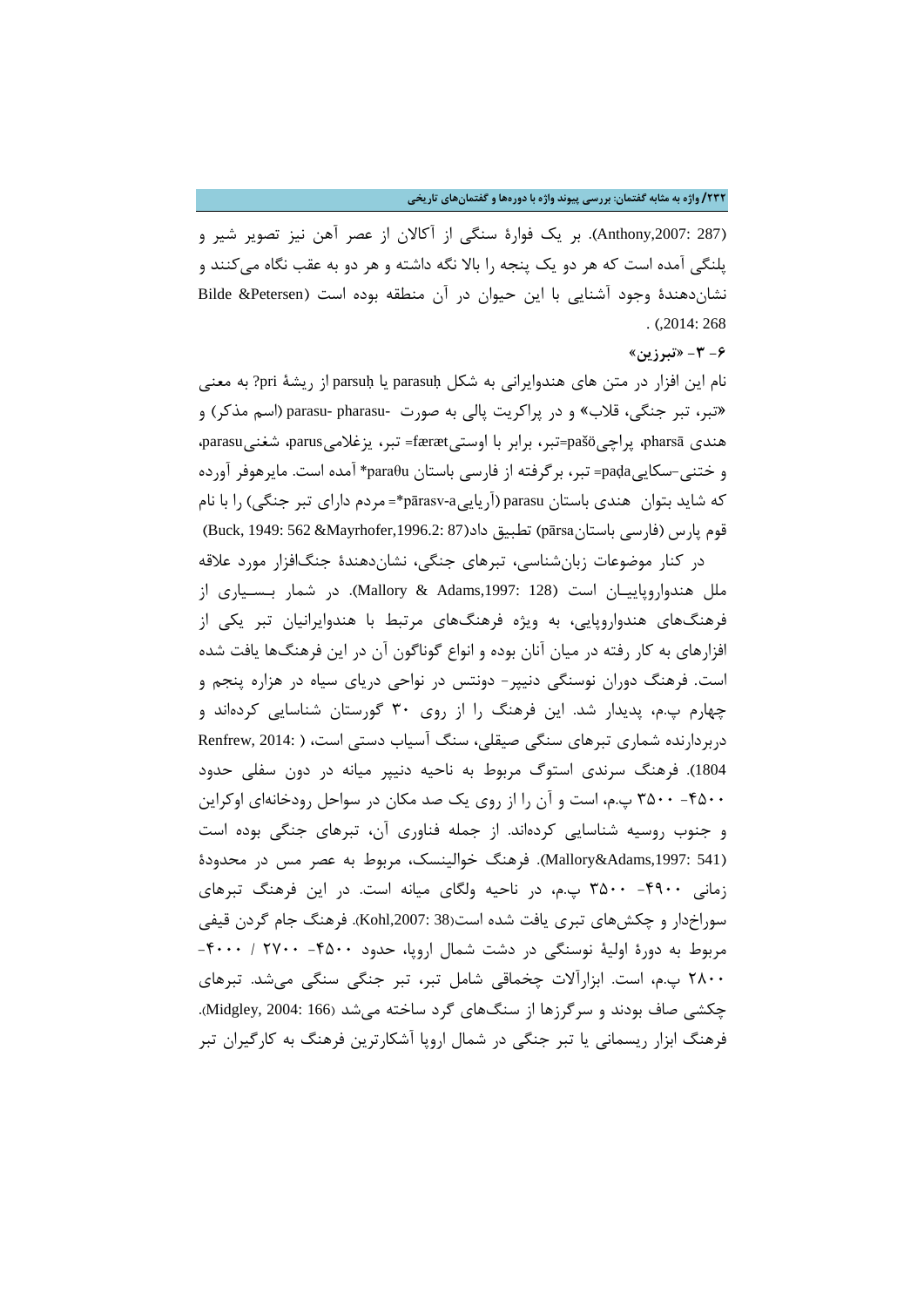�ی زبا **، سال ،12 شمارة ،1 بهار و تابستان 233/1400** � �و ی �ش

بوده است (213 .2019:Quiles(. شماري دیگري از فرهنگهاي هندواروپایی از تبر استفاده میکردند که در اینجا از ذکر آنان خودداري میشود.

فرهنگ آندرونوو که این فرهنگ خاص هندوایرانیان است، افزارآلات گوناگونی از آن یافت شده است. در وداها به چاقو، درفش، تبرهاي سنگی، گرز و سنگ سمباده اشاره شده است. در سینتاشتا تبرهاي برنزي، خنجر، تیشه، قلاب و اشیاء تیز کننده، چاقوهاي تک تیغه یافت شده که میتوانست براي شانه کردن یال اسب، ساختن چرخ به کار روند. در بلخ یک گور اسب یافت شده و نقوشی از سر اسب بر دسته و تبرهاي برنزي آیینی وجود دارد (230 ;kuz'mina,2007).

در منابع یونانی هرودوت تنها از برخی از قبایل ایرانی یاد میکند که این جنگافزار را به کار میبردند؛ زمانیکه به اساطیر یونان و کتاب آریان هم رجوع میکنیم، از آمازونهاي ایرانی اطلاع داریم که آنان سپر و یک تبر جنگی دو تیغه به نام بایپنیس همیشه همراه خود داشتند( 257 .1944:Arrian & 183 ,1875:Bianchi(. گذشته از آن، با مراجعه به کتاب هرودوت (،1 213) پی میبریم که یکی از آداب زنان جنگجوي ماساگت سکایی این بوده که تبر جنگی با خود حمل کنند (269 ,1922.1:Herodotus(. احتمال بسیار است که افسانۀ آمازونها در اساطیر یونان بر پایۀ این زنان جنگجوي ماساگت سکایی ساخته شده باشد که شاخهاي از ایرانیان باستان بودند. از میان دیگر اقوام ایرانی که از این جنگافزار استفاده میکردند، باید از بلخیها نام برد که تبرهایی داشتند که ساگاریس نامیده میشد. در پونتوس سکهاي یافت شده که تصویر تبرزین بر روي آن را صاحبنظران احتمال میدهند نشان پروسوس بوده باشد ( ,1938.3:Herodotus .(379

## **-6 -4 «داس (کارد منحنی شکل)»**

داس ابزار درو کردن در باستان، متعلق به جوامع کشاورزي پیش از تاریخ (از دورة نوسنگی) بود که نخست از سنگ چخماقی درست میشد و بعدها نماد آیینی شد و با هلال ماه ارتباط پیدا کرد (307 ,1992:Biederman(. در اروپا این افزار از آغاز دوره نوسنگی، همچون هند و ایران کاربرد داشت. این دو منطقه داراي یک فناوري پیشرفته در کشاورزي بودند. این داسها دستههایی راست و منحنی شکل داشتند. داسهاي فلزي (برنزي و مسی) در خاور نزدیک تا هزارة چهارم پ.م، پدیدار میشود و داسهاي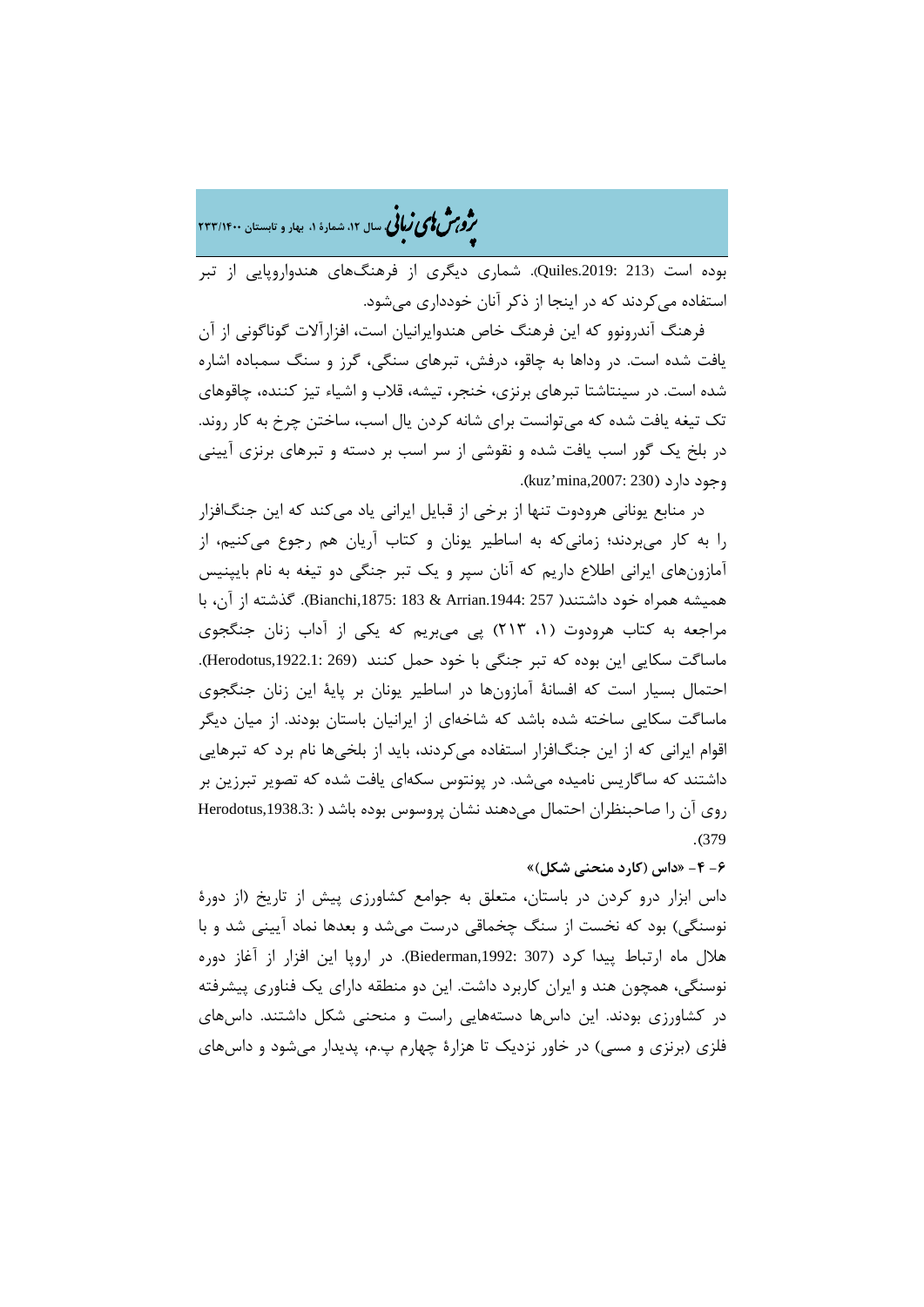**/234 واژه به مثابه گفتمان: بررسی پیوند واژه با دورهها و گفتمانهاي تاریخی**

برنزي در جنوب قفقاز (فرهنگ کورو-آراکس) تا هزارة سوم پ.م، پدیدار میشود . (Mallory&Adams,1997: 517)

در مورد شکل این واژه باید گفت که هندواروپایی-haegwisi̯(e)ha\*?=تبر، در لاتین ascia، در انگلیسی باستان ax و در گوتی aqizi شده است . هندواروپاییsekȗr= تبر، در لاتینsecuris=تبر، از ریشۀsek= بریدن، شده است. دیگر اشکال همین ریشۀ فعلی در انگلیسی نوscythe = داس، و sickle=داس، آمده است (37 :Ibid(. شاید بتوان به perk $^4$  به معنی تبر و داس را با perk $^2$  به معنی کندن و یا  $\rm{par}$  به به  $\rm{par}$  به معنی چاك و شکاف، تطبیق داد. در میان فرهنگهاي هندواروپایی، به ویژه فرهنگهاي مرتبط با هندوایرانیان از داس براي کارهاي خانگی، شکار و نبرد استفاده میشده است (163 ,2007:mina'kuz(: فرهنگ جیتون Djeitun در جنوب کاسپین حدود -6000 5000 پ.م، (481 ,2007:Antoney (و فرهنگ کلتمینار فرهنگ اوایل دورة نوسنگی در جنوب شرقی کاسپین به حدود -4000 2500 پ.م، آثار به جا مانده داراي داس تیغه دار است(32 ,1997:Adams&Mallory(. فرهنگ کورو-آراکس از فرهنگهاي اوایل عصر برنز در جنوب قفقاز تا شرق آناتولی و شمال غرب ایران حدود 3500 تا 2200 پ.م، که از ابزارهاي کشف شده در آن صدها داس فلزي و از ابزارهاي برنزي میتوان به تبر، داس و چاقو اشاره کرد(340 :Ibid(. فرهنگ کمی اوبا که یکی از عناصر سازنده سنت کورگان به تاریخ -3700 2200 پ.م، در کریمه است و از میان آثار به دست آمده میتوان هم به داسهاي کشاورزان و هم شمشیرهاي داسمانند اشاره کرد (326 :Ibid(. از دیگر فرهنگهاي هندواروپایی و هندوایرانی با آثار داس، میتوان از آباشوو، چوست، کاراسوك نام برد.

داس در کل ناحیه آندرونوو کاربرد فراوان داشته و چندین گونه داسهاي برنزي شناسایی شده است. اولین گروه آنان، کاردهاي داس مانند با یک تیغۀ مقعر بدون دسته هستند. آنان در مجموعۀ سینتاشا-پتروفکا و الاکول هم یافت شدهاند و در فرهنگ استپی آسیاي مرکزي در غرب سیبري به وفور کاربرد داشتند. این افزارها کاملاً مشابه نمونههاي خود در فرهنگ گور الواري و آباشوو بودند. فرهنگ آندرونوو داراي تولیدات انبوهی از چاقوهاي داسی- شکل است. دومین گروه داسها، شامل ساطور-داسهایی است که در اورال، شمال، مرکز و شرق قزاقستان، سمیرچه و بسیاري جاهاي دیگر یافت شده است. ترکمنهاي امروزي از گونهاي مشابه آن، بر سر بریدن گله به کار میبرند و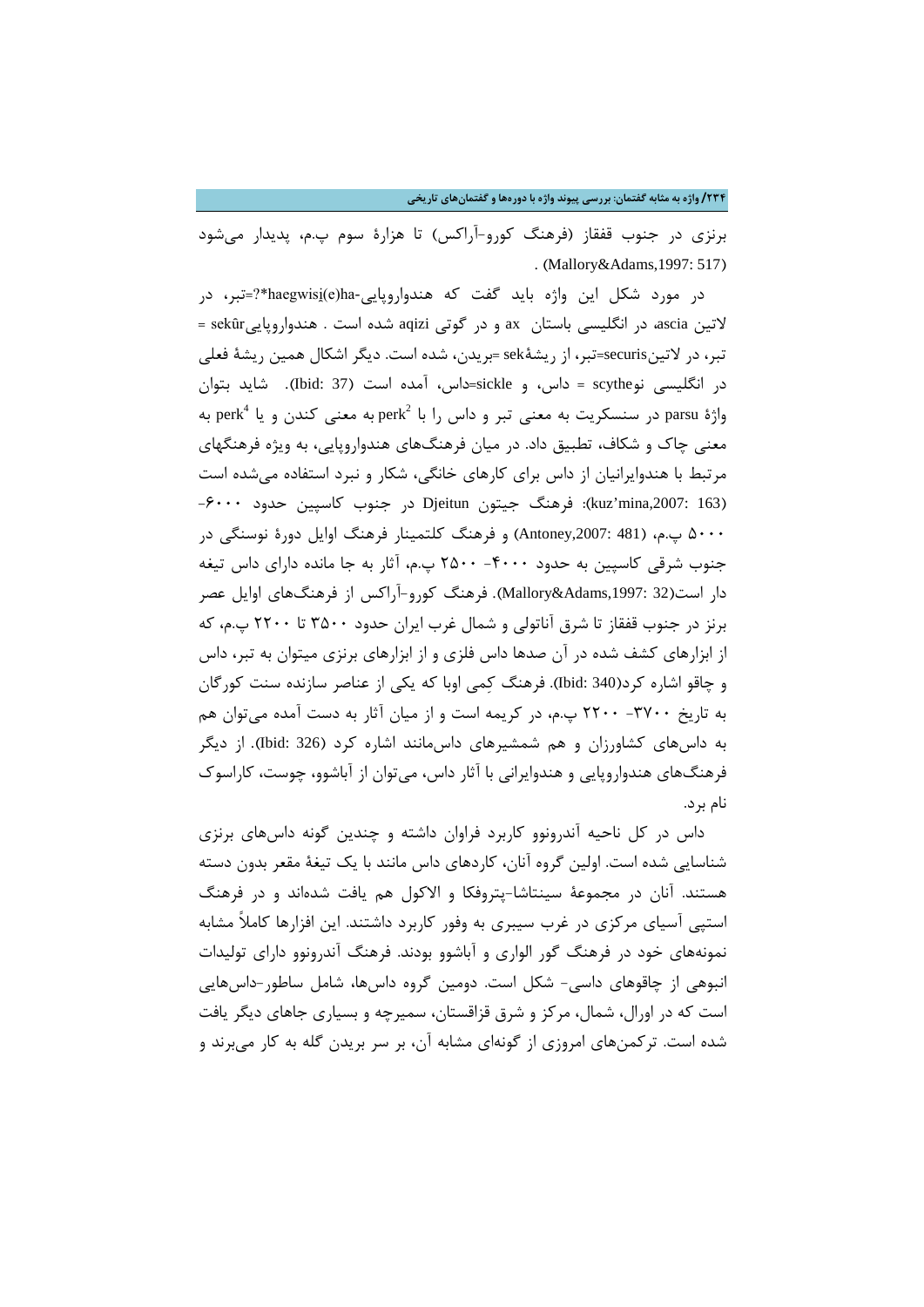�ی زبا **، سال ،12 شمارة ،1 بهار و تابستان 235/1400** � �و ی �ش

حتی احتمال دارد که ساطور- داسها نه با زراعت و کشاورزي بلکه با پرورش گله ارتباط داشته باشند. گروه سوم، داسهایی است که از یک چنگک ساخته شده و در اورال، شمال و شرق قزاقستان یافت شدهاند و همانند داسهاي فرهنگ گور الواري هستند. گروه چهارم، داراي داسهایی با دو لبه است. آنها در شمال و شرق قزاقستان، سمیرچه، در غرب سیبری یافت شدهاند. (143 :kuz'mina,2007).

**-6 -4 -1 روایات یونانی، پرسوس و داس**

در پیش گفته شد که داس به عنوان افزار کشاورزي و جنگی در جوامع هندواروپایی و آریایی همچون تبر کاربرد داشت و گذشته از آن، در کنار این شواهد، روایاتی از نویسندگان یونانی باستان نقل شده است که میتواند ارتباط آن را با "پارس و پرسوس" آشکارتر نماید: در اساطیر یونانی، آپولودوروس (،2 ،4 -1 2) دربارة پرسوس آورده که دانه دختر آکریسیوس بود و پیشگویی گفته بود که پسر دانه او را خواهد کشت و بنابراین، دانه را در برجی برنزي زندانی کرد، با وجود این، زئوس، دانه را به شکل دوش یا بارانی طلایی دیدار کرد و دانه مادر پرسوس شد. سپس، آکریسیوس دانه و پرسوس را در یک جعبه بی پناه گذاشت و به دریا انداخت، اما آنها سالم به ساحل سریفوس (یکی از جزایز یونان) آمدند (155 1940,1:Apollodorus(. همین روایات پرسوس پسر دانه و زئوس را دیگر نویسندگان یونانی چون آشیلوس (پارسیان 6-5)، و هزیود و دیگر نویسندگان یونانی باستان آوردهاند (133 :3008:Aeschylus ـ1920).

در اساطیر یونانی در روایت پرسوس در رابطه با آکریسیوس آمده است، به محض اینکه پرسوس بزرگ شد، ماجرایی بسیار پر مخاطره براي او رقم زد و آن چیزي نبود جز اینکه گورگون مدوسه را بر او چیره نماید. مدوسه زن بالدار هراسناکی بود که با دو



خواهرش، دختران فورکوس و ستو در منتهیالیه سواحل غربی زمین در سرحدات مرزي اقیانوس ساکن بودند. پرسوس با اینکه مردد بود، چگونه این وظیفۀ پر خطر را انجام دهد، دست به کار شد. در این اثنا، هرمس به کمک او آمد و آتنه الهۀ حامی قهرمانان به او در انجام این وظیفه دلگرمی داد. این خدایان به او نشان دادند که چگونه وسایل مورد نیاز براي انجام کارش را که شامل کلاهخودي نامریی،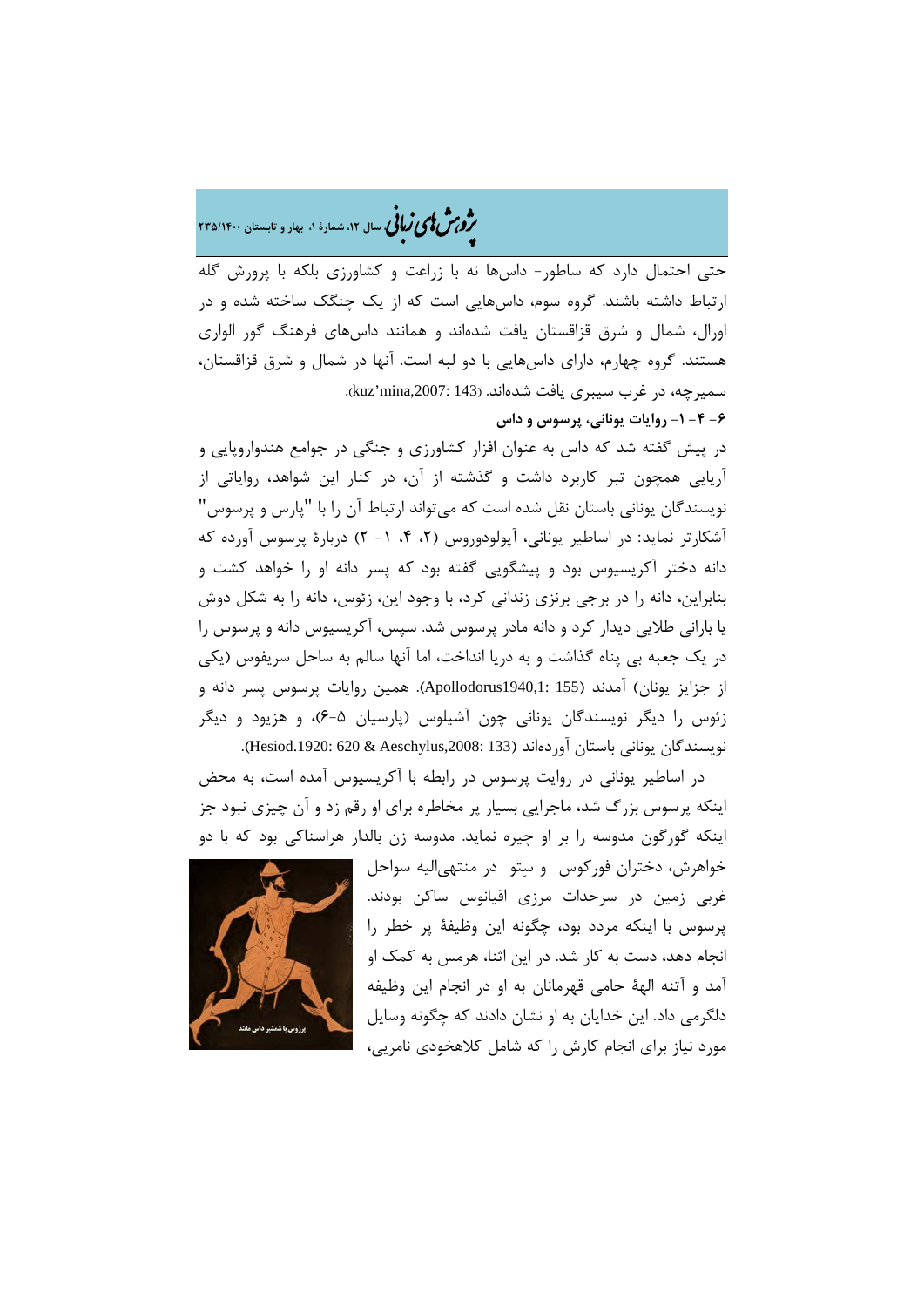**/236 واژه به مثابه گفتمان: بررسی پیوند واژه با دورهها و گفتمانهاي تاریخی**

یک کیف جادویی و یک جفت صندل بالدار بود، مهیا کند. همه این وسایل در دست نومفهایی (numfai/Νυμφαι (بودند که در دریا ساکن بودند. او تنها میتوانست راه و روش به دست آوردن آن را از گرهها(Grae (یاد بگیرد(189 ,1875:Bianchi(. گرهها سه خواهري بودند که از موهاي خاکستري به وجود آمده بودند (67 :Bulfinch,1885). پرسوس تحت راهنمایی آپولو و آتنه پیش گره رفت. آنگاه، او یک چشم و یک دندان دختران را ربود و آنان را وادار کرد که راه و منزلگاه نومفها را نشان دهند. او توانست در یک چشم به هم زدن اشیاء و وسایلی را که نیاز داشت، به دست آورد. او پس از اینکه صندلهاي بالدار را پوشید، به سوي منزلگاه گورگونها شتافت و آنان را در حالیکه خواب بودند، پیدا کرد. آنگاه، آتنه، مدوسا را به او نشان داد و به او کمک کرد با احتیاط به پشت آنان نزدیک شود. پرسوس با کمک سپر آینه مانند آتنه و شمشیر داسی شکل یا کارد داس مانند خداي هرمس، توانست سر مدوسا را از ته ببرد و در کیف جادویی گذارد و با کلاهخودش که نامریی بود، توانست فرار کند و به دنبال دیگر گورگانها رود... (189 ,Bianchi 1875). در اساطیر یونان، گایا، فلزي افسانهاي را آفرید و از آن شمشیري داس مانند ساخته شد که کرونوس با آن پدرش، اورانوس را اخته کرد. داسی که زئوس با آن با غول تیفون نبرد کرد و پرسوس، گورگون مدوسه را گردن زد ( ,2009:Woodard . (Hansen, 2004: 96 & 87

این داستان ما را به یاد دو روایت اسطورهاي میاندازد؛ یکی داستان بزرگ شدن کوروش بنیانگذار سلسله هخامنشی که هرودوت (،1 109-108) نقل میکند: «آستیاگ آخرین پادشاه ماد، دختري داشت که ماندانا نامیده میشد. آستیاگ شبی در خواب دید که آبی از دخترش جاري شده که شهر را پر کرده و در سراسر آسیا جریان دارد. زمانی که از مغان تعبیر آن را خواست، هراسناك شد و دخترش را به کمبوجیه داد، زیرا با شناختی که از او داشت، ارزش او را پایینتر از طبقات میانی مادي نگاه داشت. در نخستین سال زناشویی آنان، آستیاگ براي بار دوم خوابی دید که از دخترش درخت تاکی روییده است که کل آسیا را فرا گرفته است و تعبیرش توسط خوابگزاران این بود که نوهاش جاي او را خواهد گرفت. از این رو، براي جلوگیري از این پیشامد، مسئولیت کشتن او را به فردي از اهل خانهاش به نام هارپاگوس واگذار کرد...» (Herodotus 139 ,1922.1:). البته، در اساطیر یونانی مربوط به پرسوس از آستیاگ نامی هم سخن به میان میآید که یکی از حامیان آگنور حاکم صور بود و یکی از کسانی بود که در ازدواج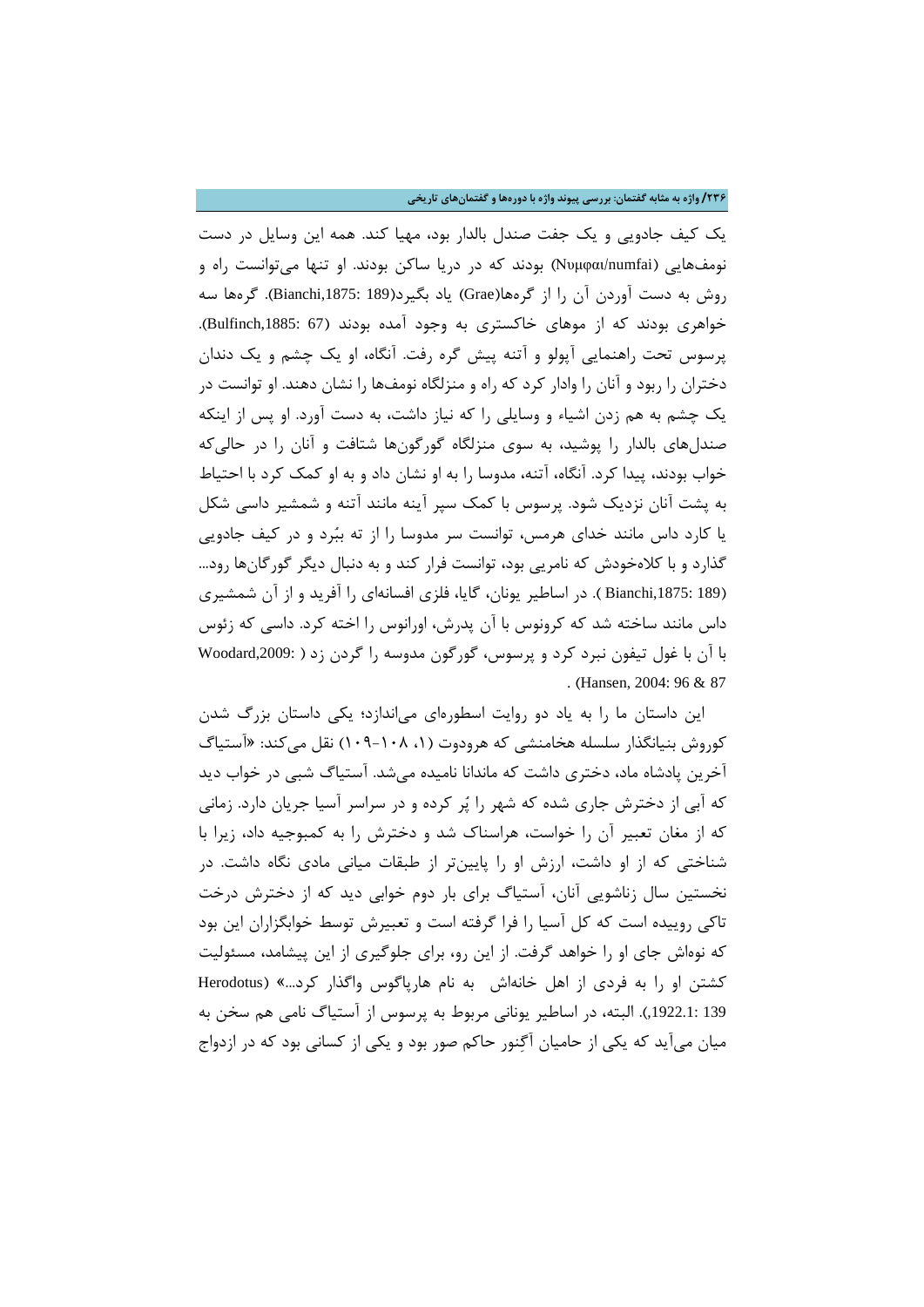## �ی زبا **، سال ،12 شمارة ،1 بهار و تابستان 237/1400** � �و ی �ش

پرسوس و آندرومدا مداخله کرده بود. او با دیدن نقاب مدوسه به سنگی تبدیل شده بود (104 ,2007:Coleman(. حاصل این ازدواج پسري به نام پرسس بود که بزرگ شد و سربازي نیرومند شد و سرزمینهاي بسیاري را فتح کرد که بعدها موسوم به «پارس» شد(822 :Ibid (. همچنین، دربارة زئوس و پرسوس در اساطیر یونانی آمده است که در آن روزي که هراکلس زاده شد، زئوس پیش خدایان المپ اعلام کرد که اولاد پرسوس که در آن روز زاده شدند، فرمانروای یونان خواهند شد ( Colakis and Masello, 2007: ) 55). موضوع دیگر، شباهت داستان بزرگ شدن پرسوس و داستان بزرگ شدن سارگون و موسی پیامبر یهود که آنان را در صندوقی گذاشته و در آب رها کردهاند و یادآور این است که زاده شدن اشخاص بزرگ به دست پدیدههاي مقدس است و ارتباط با عالم ماوراء دارد. همچنین، همه این روایات اساطیري و نتیجۀ داستان را تا اندازهاي میتوان با رویداد تاریخی چیرگی پارسها (پرسوس) بر مادها (مدوسه) تشبیه کرد و با وجودي که ریشه شناسی این دو در زبان یونانی بر مبناي ریشه شناسی عامیانه صورت گرفته است، از نظر ساختاري هم چیزي جز «پارس و ماد» نمیتوان براي دو واژة «پرسوس و مدوسه» فرض کرد. در روایات خود یونانیان هم نام مردم پارس را مشتق از پرسوس میدانند و پرسس را به عنوان بنیانگذار ملت پارس میپندارند که بر یونان فرمانروا خواهند شد (Whiton,2007: 556. 825).

## **6 -4- -2 آیین میتره و پارس و داس**



در اساطیر هندوایرانی، میتره خداي روشنی، نگاهدار پیمانها بوده که پرستش او از شرق در هند تا غرب در اسپانیا، بریتانیا و آلمان گسترش داشت. اولین اشاره مکتوب به میتره به وداها به تاریخ 1400 پ.م، برمیگردد. با شکست پارسیان به وسیلۀ اسکندر مقدونی پرستش او در سراسر دنیاي هلنی راه یافت. در سدة چهارم میلادي آیین میتره را سربازان امپراتوري روم پذیرفتند و نخستین رقیب مسیحیت شد، به گونهاي که دیوکلتیانوس معبدي بر رودخانه دانوب به میتره (حافظ امپراتوري) وقف کرد (742 2006: ,Safra(؛ بنابراین، خداي میتره، سدهها پیش از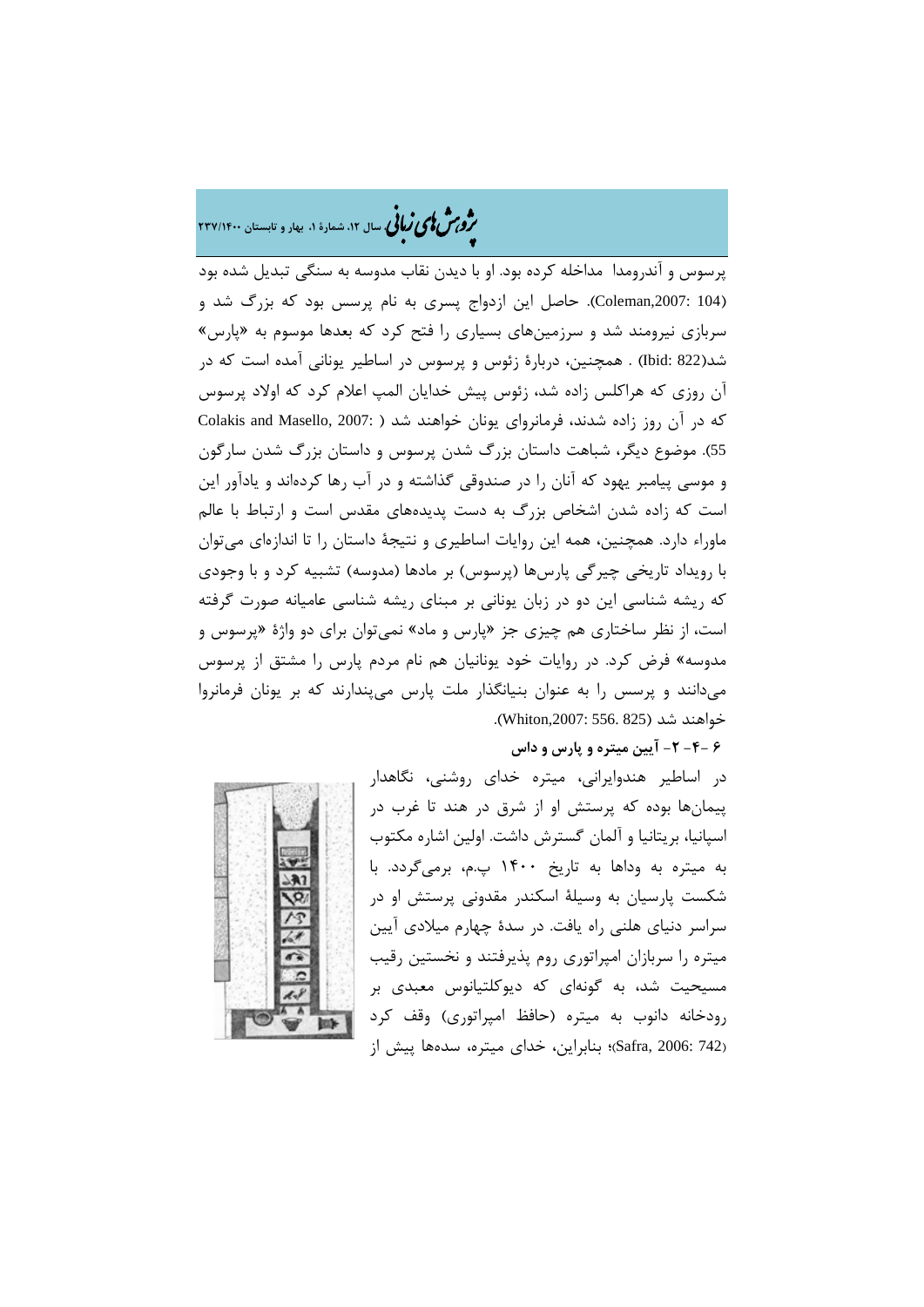**/238 واژه به مثابه گفتمان: بررسی پیوند واژه با دورهها و گفتمانهاي تاریخی**

پیدایش امپراتوري روم در بخشهایی از هند، ایران، آسیاي صغیر و همسایگان نواحی جنوب غربی آسیا پرستیده میشد (7 ,1996:Sauer(. در این آیین، نظامی مرحلهاي وجود داشت که هر فرد عضو گروه، یک سري از تشریفات آغازینی را از مرحله کلاغ شروع میکرد و سپس از پنج مرحله (عروس مذکر، سرباز، شیر، پارسی، خورشید دونده)، عبور میکرد تا سرانجام به مرحله نهایی پدر میرسید (355 ,2007:Hinnells(. مرحله اول کلاغ، مرحله دوم عروس، مرحله سوم سرباز، مرحله چهارم شیر، مرحله پنجم پارسی، مرحله ششم خورشید و مرحله هفتم پدر است (45-8 ,2005:Nabarz(. هر یک از این مراحل تحت حمایت یک سیاره شامل خورشید، ماه بود و از مرکوري شروع میشد و به ساتورن ختم میشد. این هفت مرحله و سیر سلوك افراد از راه آنها بازتابی از کیهان و ارتباط بین ستارگان و تجربه انسانها بر زمین بود. فرد نوآموز باید از راه هفت مرحله عبور کند که بازتابی از عروج روح از راه ستارگان است (355 ,2007:Hinnells(. در این هفت مرحله از آیین میترائیسم، پنجمین مرحله آن پارسی بود که تحت فرمانروایی و نظارت ماه بود. در اساطیر یونانی-رومی پرسس، پسر پرسوس است و در آیین میتره، برج فلکی پرسوس با میتره همخوانی دارد که لقب نهایی پدر در مرحله هفتم، مفهوم پدر و پسر را میرساند. در این مرحله کارآموز باید یک همخوانی با پارسی داشته باشد و یا از مردم برگزیده شود. نکته قابل توجه در مرحله پنجم، نشان پارسی است که داس یا شمشیر منحنی شکلی است و همان جنگافزاري است که پرسوس پیش از آن گورگون را گردن زده بود (22 ;Nabarz,2005: 53&Provanzano,2009: داس در نقاشی پارسی در آیین میتره فلیسیسیوم در رابطه با باروري و حاصلخیزي به کار رفته است و مانند شمشیر پارسی (akinakes) به ران چپ چسبیده است (136 :Clauss,2001).

### **:7 نتیجه**

در این مقاله در پی پاسخ به این پرسشها بود که واژه پارس به کدام دورة زمانی بر میگردد؟ صورت کهنتر این واژه چه بوده است؟ کدام معنی محتملترین معنی براي این واژه است؟. با توجه به پرسومش در کتیبههاي آشوري و پرسوس در یونانی پی به شکل نخستین واژة پارس در u ستاك (u/Parsav (برده و اینکه در زبانهاي ایرانی باستان حال صرفی تغییر میکرده است و شکل صرفی آن در آشوری به شکل پرسومش، پرسوه و پرسوش در آمده است. همچنین، از اسناد آشوري و عیلامی در هزارة اول پ.م، احتمال میدهیم این نامگذاري پیش از هزارة اول پ.م، حداقل به دوران هندوایرانی پیش از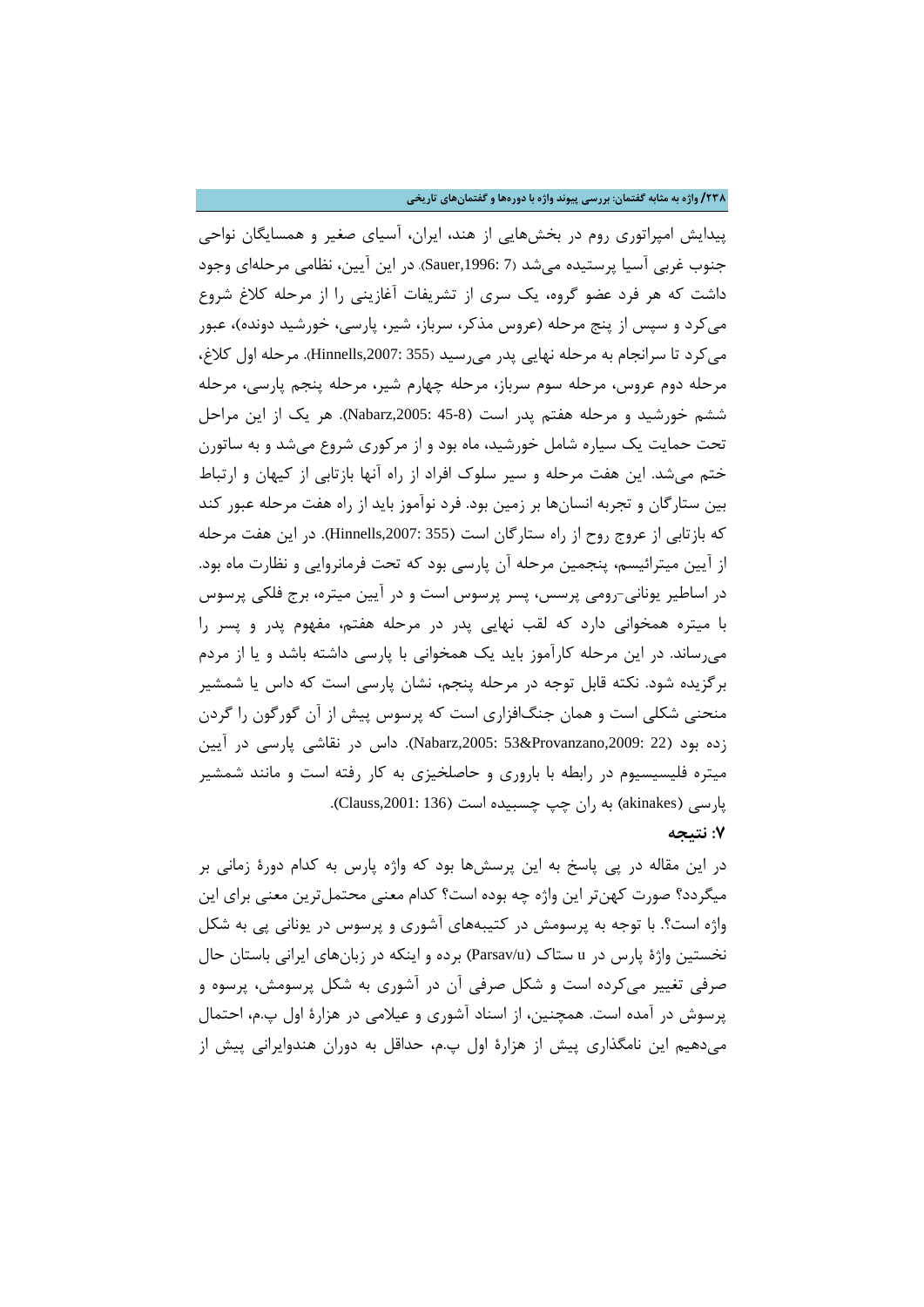## ه م**شملی زبانی** سال ۱۲، شمارهٔ ۱، بهار و تابستان ۲۳۹/۱۴۰۰

مهاجرت و هنگام سکونت در نواحی فرهنگی چون آندرونوو و سینتاشتا صورت گرفته است؛ بنابراین، از میان چهار گزینه، معنی «ناحیه کناري» به لحاظ زبان شناسی با واژة parsva همخوانی دارد، اما نگارنده تاکنون روایات تاریخی و اساطیري که با این معنی همخوانی داشته باشد، نیافته است و آشکار نیست عنوان کناري با توجه به کدام موقعیت جغرافیایی و در کدام ناحیه از فرهنگهاي هندوایرانی و از سوي چه کسانی به آنها داده شده است. با وجود دلایل زبان شناسی، معنی «پلنگ» هم آنگونه که در روایات و اساطیر به جانوران دیگر پرداخته شده، نامی چندان از آن به میان نیامده و جزء جانوران اساطیري مهم و مقدس در اساطیر هندواروپایی و اَریهاي نبوده است؛ به ویژه اینکه هندوایرانیان در متنهایشان از آن یادي نکردهاند. مگر اینکه معتقد به این باشیم پارسیان در فرهنگ آندرونوو با این حیوان آشنا شده و به یک باره نام آن را بر خود گذاشتند. نام تبرزین هم از دیدگاه زبان شناسی با واژه parsu همخوانی دارد و در جوامع هندوراوپایی و آریایی کاربرد بسیار داشته است، اما در اساطیر و روایات جایی نیافتیم که این افزار را با پارس پیوند داده باشند. در هر حال، چنانچه بتوانیم بین پارس و تبرزین روایات محکمتري بیابیم، میتوان معنی تبرزین را با پارس یکی دانست؛ اما در مورد مبحث نام پارس و داس در کنار مباحث زبان شناسی، معنی واژةparsu= داس، کارد منحنی شکل در سنسکریت، و یکی بودن آن با آشوري شدة واژه پارس parsva \*و اینکه، این افزار براي «غله و رمه» کاربرد فراوان داشته و حیات و هویت جامعه کشاورزي-دامداري پارسیان آریایی را شکل میداده است، مباحث تاریخی و اساطیري هم در حمایت این نظریه است؛ آشکار است که یونانیان بازتاب دهندة تاریخ، خلقیات، آداب و سنن پارسیان در باستان و شاخۀ هندواروپایی جدا شده از آریاییها بودند. از اینرو، در روایات اساطیري مشاهده کردیم که اسطوره پرسوس و مدوسه میتواند بازتابی از روایات تاریخی ماد و پارس و وارد کردن آستیاگ نامی در داستان بوده باشد. در واقع، این فرایند تاریخی سبب پیدایش این اسطوره و کشته شدن مدوس توسط پرسوس به وسیله داس در اساطیر یونان و سپس ریشهیابیهاي عامیانۀ واژههاي پرسوس و مدوس در زبان یونانی شده است. البته، در اساطیر یونانی کسانی دیگر هم بودند که داس داشتند، اما آیین متیره رومی و مرحله پنجم و داس به عنوان نماد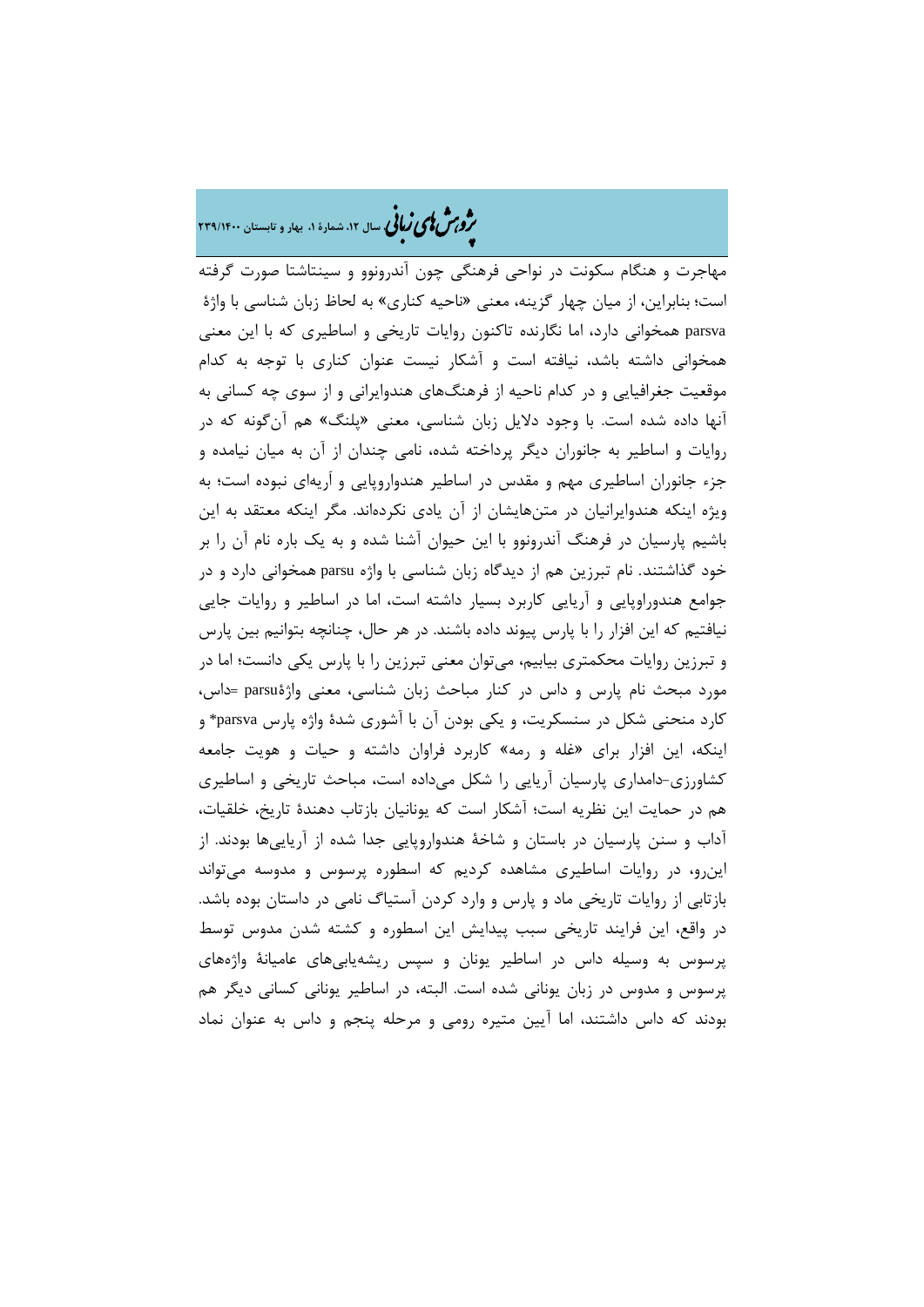**/240 واژه به مثابه گفتمان: بررسی پیوند واژه با دورهها و گفتمانهاي تاریخی**

پارسی در تایید این اسطوره است و از اینرو، نگارنـده معنی داس را براي پارس محتملتر از سایر معانی در نظر میگیرد.

**منابع** 

- Aelian. 1959. *On the Characteristics of Animals*. III. Translated by A.F. Scholfield. Cambridge. Massaxhusetts. Harvard University Press.
- Aeschylus. 2008. *Persian and Other Plays*. Translated by Christopher Collard. Oxford. New York. Oxford University Press
- Anthony, D. w. 2007. *The Horse and wheel and Language*. Princeton University press. Princeton and Oxford.
- Apollodorus, 1940. *Apollodorus the Library*. Translated by James George Frazer. New York. G.P.Putnam's Sons
- Arrian. 1944. *Anabasis Alexander (Books V-VII).* Translated by P. Robson. Massachussetts. Harvard University Press.
- Bartholomae, Ch. 1904. *Atiranisches Wörterbuch*. Straussburg. Karl J. Trübner
- Beekes, R. S. P. 2010. *Etymological Dictionary of Greek*. Leiden & Boston. Brill Publishing

ــــــــــــــــــــــــــــــــــــــــ .2011. *Comparative Indo-European Linguistics, an Introduction*. Philadelphia, John Benjamins Publishing Company.

- Benveniste, E. 1969. *Le vocabulaire des Institutions Indo-europeenes*. Paris. Aux Editions Gillimard.
- Bianchi, M. 1875. *The Mythology of Greece and Rome, with Special Reference to its Use in Art*. London. Chapman and Hall, Ld.
- Bilde, P. G & Petersen, J. H. 2008. *Meetings of Cultures in the Black Sea Region.* Denmark. Aarus University Press
- Borger, R. 2004. *Mesopotamisches Zeichenlexikon*. Münster. Ugarit-Verlag.
- Buck, C. D. 1949. *A Dictionary of Selected Synonyms in the Principal Indo-Europen Lnaguages.* Chicago and London*.*The University of Chicago Press.
- Bulfinch, Th .1885. *Bulfinch's Mythology, the Age of Fable or Stories of Gods and Heroes*. London
- Clauss, M. 2001. *The Roman Cult of Mithras, the God and his Mysteries*. Translated by Richard Gordon. Britain. Cambridge University Press.
- Cogan, M & Israel E. 1911. *Ah Assrria, Studies in Assyrian History*. Jerusalem. The Mahnes Press, the Hebrew University.
- Colakis, M & Mary J. M. 2007. *Classical Mythologyand more, A Reader Workbook*. USA. Bolchazy-Carducci Publishers
- Coleman. L. a. 2007. *The Dictionary of Mythology.* England. the Publishing house & Bennettes Close, Cippenham.
- Comri. B. 1989. *The World's Major Languages*. London & New York. Routledge Taylor and Francis Group.
- Delitzsch. F. 1899. *Assyrian Grammar with Paradigms Exercises Glossary and bibliography*. Berlin. H. Reuther's Verlagsbuchhandlung.
	- ـــــــــــــــــــــــــــــــــــــ .1914. *Grundzüge der Sumerischen Grammatik*. Leipzig. J.c.Hinrichsche Buchhandlung.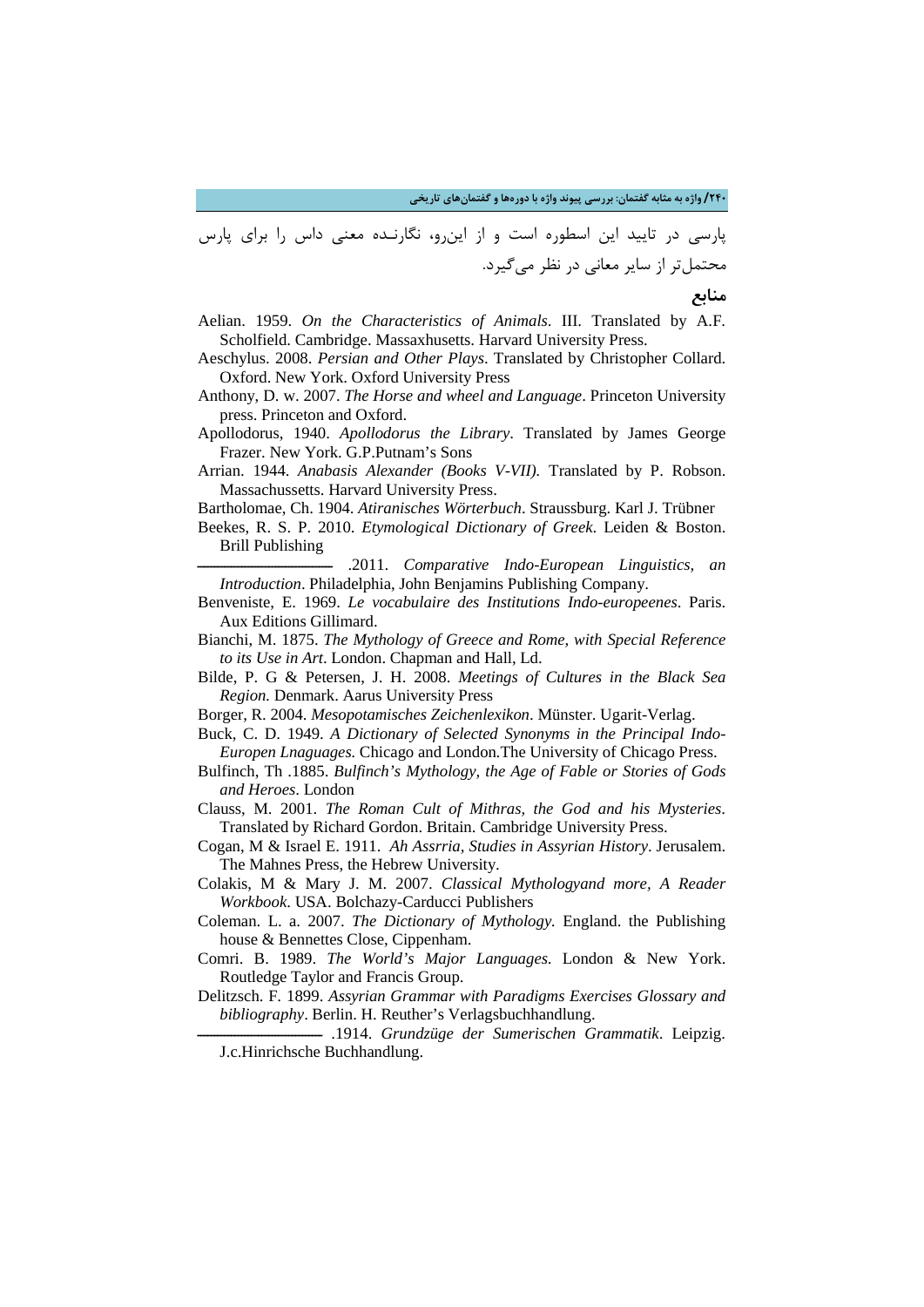�ی زبا **، سال ،12 شمارة ،1 بهار و تابستان 241/1400** � �و ی �ش

Ebeling. E & Bruno. M. 2003-5. *Reallexikon der Assyriologie und Vorderasiatischen Archäologie.* Zehnter Band. Berlin. Walter de Gruyter

Farrokh. K. 2007. *Shadow in Desert*. Britain. Osprey Publishing

Gamkrelidze T. V. & Vjaceslav V. I .1995 *Indo-European and the Indo-Europeans, a Reconstructed and Historical Analysis of a Proto-Language and a Proto-Culture*. Part I. New York. Berlin. Mouton de Gruyter.

- Gelb, I.J. 1961. *Old Akkadian Writing and Grammar*. Chicago. Illinois. The University of Chicago Press.
- Grayson, A. K. 1996. *Assyrian Rulers of the Early First Millennium BC II (858-745 BC)*. Toronto. Toronto of University Press

Hansen, W. 2004. *Handbook of Classical Mythology*. ABC-CLIO inc. Oxford

Herodotus. 1922. *Histories*. Vol I. Translated by Goldy. Massachusettes. Harvard University Press.

**\_\_\_\_\_\_\_\_\_\_.** 1938. *Histories*. III. Translated by A.D. Godley. Cambridge and Massachusetts. Harvard University Press.

Hesiod. 1920. *The Homeric Hymns and Homerica. Translated by Huge G. Evelyn-White*. London. William Heinemaan LTD

Hinnells, J. 2007. *A Handbook of Ancient Religion*. UK. Cambridge Press.

- Hinz, W. 1973. *Neue Wege im Altpersischen*. Band 1. Wiesbaden. Otto Harrassowitz.
- Hoffmann, K & Bernhard. F. 2004. *Avestische Laut-und Flexionslehre*. Innsbruck.
- Hübschmann, H. 1895. *Persische studien*. Straussburg. Karl J. Trübner.
- Johnson, E. L. 1917. *Historical Grammar of the Ancient Persian Language*. New York. Amarican Book Company.
- Kapovič, M. 2017. *The Indo-European Languages*. London. Rotledge Francis
- Kent, R. 1950. *Old Persian Grammar Texts Lexicon.* New Haven. Connecticut. American Oriental Society*.*
- Khachikjan, M. 1998. *The Elamite Language. Consiglio Nazionale Della Ricerche*. Rome. Istituto per Gli Studi Micenei ed Egeo-Anatoloci. 9
- King, L.w. 1898. *First Steps in Assyrian, a Sketch of Assyrian Grammar*. London. Kegan Paul, Trench, Trübner and Ltd.
- Kohl, Ph. L. 2007. *The Making of Bronze Age Eurasia*. London. Cambridge University Press
- kuz'mina, E E. 2007. *The Origin of the Indo-Iranian*. Leiden. Boston. Brill

Langdon, St. 1911. *A Sumerian Grammar and Chrestomathy, with a Vocabulary of the Principal roots in Sumerian*. Paris. Libraire Paul Geuthner.

- Lubotsky, A. 2007. *An Etymological Dictionary of the Proto-Indo-European*. Dnghu Association Press.
- Mallory, J. P. & D. Q. Adams. 1997. *Encyclopedia of Indo-European Culture*. London & Chicago. Fitzroy Dearborn Publishers.

ــــــــــــــــــــــــــــــــــــــــــــــــــــــ .2006. *The Oxford Introduction to Indo-European and the Proto-Indo-European World.* Oxford. New York. Oxford Press.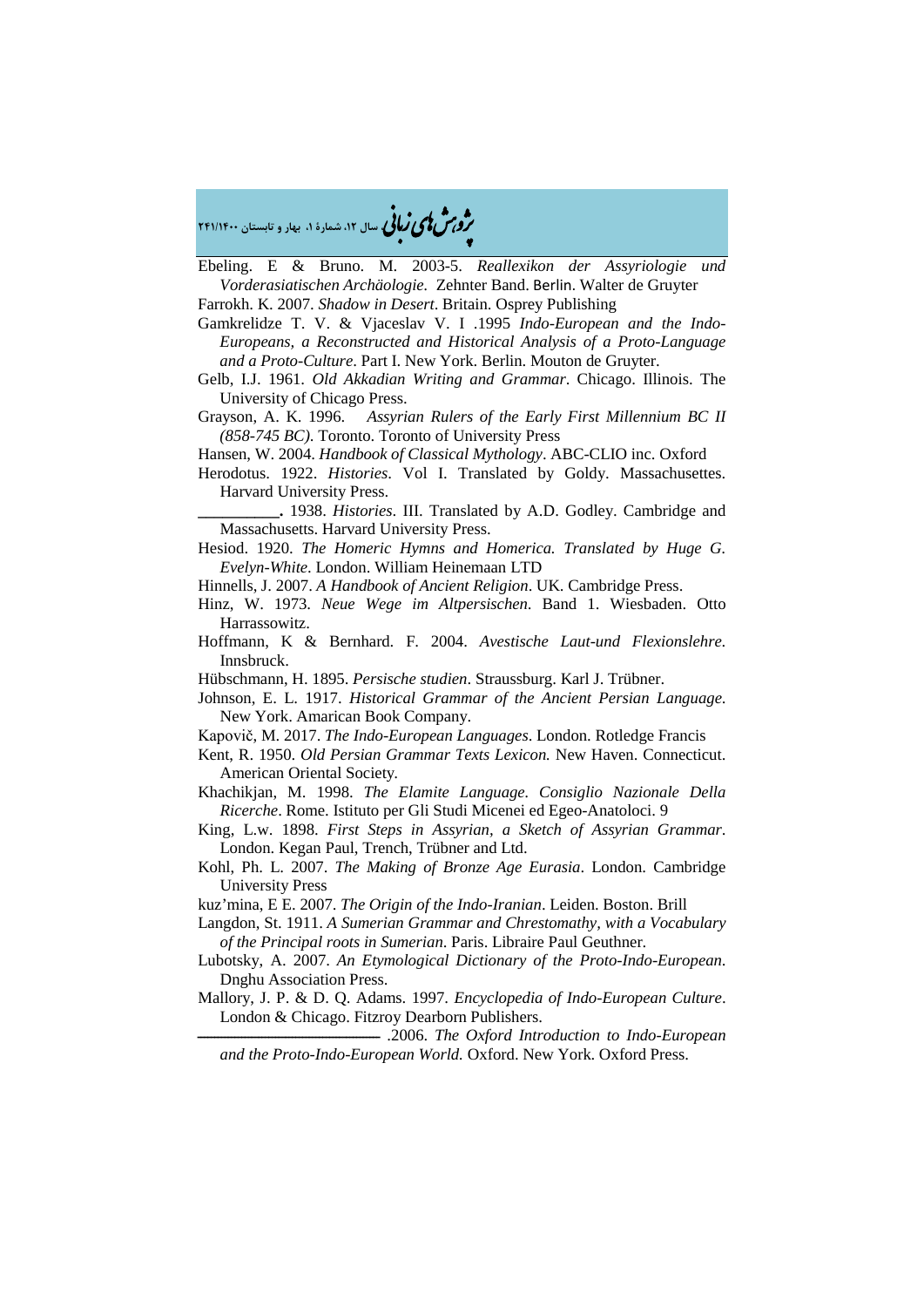- Martirosyan, H. K. 2005. *Etymological Dictionary of the Armenian Inherited Lexicon*. Armenia
- Maximilian, S. 1916. *Assurbanipal und die Letzten Assyrischen könige bis zum Untergange Ninivehh's.* J.C.Hinrichs'sche Buchhandlung. Leipzig.
- Mayrhofer, M. 1963. *Kurzgefasstes Etymologisches Wörterbuch des Altindisches*. Band II. Heidleberg. Carl Winter. Universitätverlag.
- **\_\_\_\_\_\_\_\_\_\_\_\_\_\_** (1996): *Etymologisches Wörterbuch des Altindoarischen*. Band II. Heidleberg. Carl Winter. Universität verlag.
- Midgley, M. S. 2004. *Consequences of Farming in Southern Scandinavia, in ancient Europe, 8000 B.C. to A.D. 1000.* An Encyclopedia of the BarbarianReferences 373 World.
- Nabarz, P. 2005 *The Mysteries of Mithras: the Pagan Belief that shaped the Christian world*. Rochester. Library of Congress Cataloging-in-Publication
- Nourai, A. 2000. *An Etymological dictionary of Persian, English and other Indo-European Lnaguages.* Germany
- Oppert, M. M. J. & Menant. J. 1863. *Grande Inscription du Palais de Khorsabad*. Paris. Imprimerie Imperiale.
- Pokorny, Julius. 1959, *Indogermanisches Etymologisches Wörterbuch*. Band III. Bern & München. Francke Verlag.
- Provanzano, C. 2009. *The Mysteries of Mitra: Tracing Syncretistic Connections to the Ancient near East.* United States. ProQuest LLC.
- Quiles, C. 2019. *A Game off Clans, Collective Venatoresque, Agricolae Pastoresque*. Spain. Academia Prisca.
- Radner, K. 1998. *The Prosopography of the Neo-Assyrian Empire*. Vol I. Part I. University of Helsinki Press. Helsinki
- Rix, H. 2001. *Lexikon der Indo-Germanischen Verben, die Wurzeln und ihre Primarstammbildunge.* Wiesbach. Dr Luddwig Reichert Verlag.
- Safra, J. E. 2006. *Britannica Encyclopedia of World Religions*. London. ENCYCLOPÆDIA BRITANNICA, INC.
- Sauer, E. 1996. *The End of Paganism in the North-Western Provinces of the Roman Empire*. England. Tempvs Reparatvm
- Schmitt, R. 1989. *Compendium linguarum Iranicarum*. Wiesbaden. Dr. Ludwig Reichert Verlag.
- **\_\_\_\_\_\_\_\_\_\_\_\_\_**. 2014. *Wörterbuch der Altpersiche Konigsinschriften*. Wiesbaden. Reichert Verlag
- Tallqvist, K. L. 1914. *Assyrian Personal Names*. Leipzig. Printed by August Preis.
- Tavernier, J. 2006. *Beiträge zur Namenforschung*. Band 41. Heidelberg. Universitätverlag.

**\_\_\_\_\_\_\_\_\_\_**. 2007. *Iranica in the Achaemenid Period (ca. 550- 330 B.C)*, *Lexicon of Old Iranian Proper Nmaes and Loanwords, Attested in Non-Iranian texts*. Orientalia Lovaniensia Analeta

**\_\_\_\_\_\_\_\_\_\_\_\_**. 2011. *Elamite Analyse Grammaticale et lecture de Textes*. Res Antique 8.